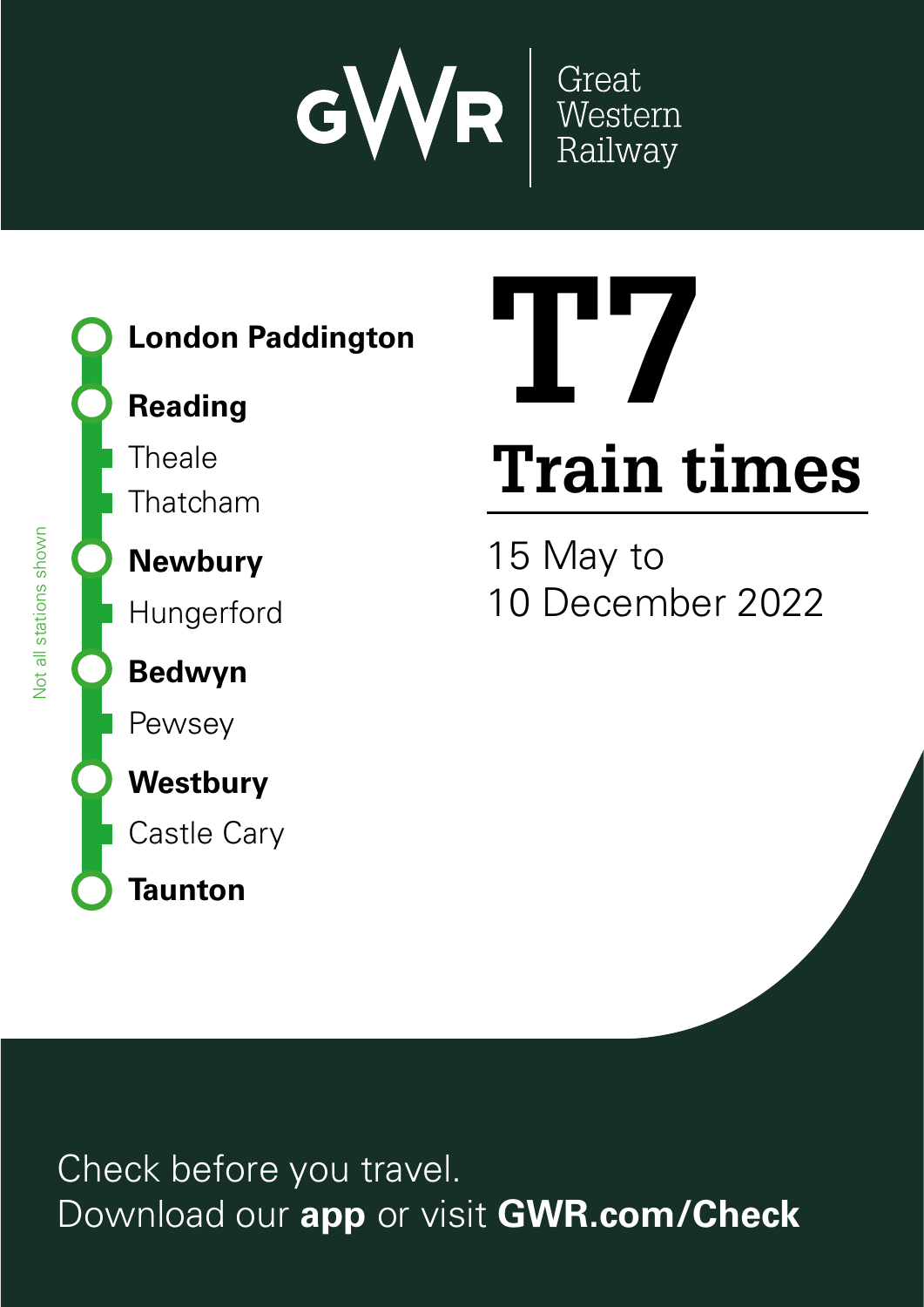#### **This timetable shows trains from London Paddington and Reading to Newbury, Bedwyn, Westbury and Castle Cary. All services in this timetable are operated by Great Western Railway.**

# **Changes to published times**

Improvement works may affect services, especially at<br>weekends. Services may also be different on public **GWR.com/check** 

#### **Replacement buses**

Animals<sup>t</sup>, non-folding bikes, and large items of luggage can't be carried on our buse. **03457 000 125\* GWR.Feedback@GWR.com GWR.com/contact** train times. Search and news.<br>
Register<br>
Register at

h Assistance dogs can be carried.

# **Penalty Fares**

un<br><mark>en</mark><br>Fre If you don't have a valid ticket you may have to<br>pay a Penalty Fare. **VA** pay a Penalty Fare. Find out more at **GWR.com/revenueprotection**

#### **National Rail**

Find out more about train times and fares. Call **03457 48 49 50**\* (24 hours, calls may be recorded) or go to **nationalrail.co.uk** Standard network charges apply. Calls from mobiles may be higher. \* d vertice<br>Download our app to purchase the purchase time<br>Download our and checks and checks and checks and checks and checks and checks and checks and checks and check<br>Download our and checks and checks and checks and chec <mark>co</mark><br>fa<br>s ı don't miss out on the special deals of the special deals are the special deals are the special deals are the special deals are the special deals are the special deals are the special deals are the special deals are the spe ard<br><mark>at</mark><br>ou

You can also find the National Rail Conditions of Travel here.

#### **PlusBus** ¬

An add-on ticket which gives you discounted bus travel to and from many of our stations. Find out more at **plusbus.info**

#### **Bags and Luggage**

You can bring up to 3 pieces of luggage, with a maximum size of  $30 \times 70 \times 90$ cm. Small and medium sized bags can be stored under your seats or in the overhead racks. Large items can be stored in the dedicated luggage areas. Surfboards can't be taken on our IET trains. Look for GWR trains shown with a  $\blacksquare$  symbol in our timetables.

#### **Bikes**

You must reserve a bike space on many of our services. These are shown in our timetables. Space is limited, so we have a strict first-come, first-served policy. Book a space at<br>your nearest staffed station, through our Customer Support team, or when you buy your ticket online at **GWR.com** Yc<br>Th<br>Vc **More information**<br> **More formation**<br>  $\begin{bmatrix}\n\mathbf{f} & \mathbf{f} \\
\mathbf{f} & \mathbf{f} \\
\mathbf{f} & \mathbf{f}\n\end{bmatrix}$ 

# **Short platforms**

#### **Delay Repay**

#### **Great Western Railway Customer Panel**

#### **Transport Focus**

The UK's independent watchdog for passengers and<br>road users. Call **0300 123 2350**\* or find out more at **transportfocus.org.uk**

#### **Seat reservations on GWR services**

#### $\boxtimes$  **(Shown on our Intercity Express Trains, and some long distance regional trains)**

Reservations are recommended on many of our trains. When you try and buy a ticket, we will allocate you a seat if one is available. We leave some space for those with walk-up tickets, or who may have been disrupted. **Train times**<br> **Train times**<br> **Train times re**<br>10 December 2022<br>10 December 2022<br>10 December 2022

If you buy a ticket on the day of travel, we may allocate you a space instead of a specific seat. Sit in any unreserved seat. in your class of travel, following any current social distancing rules as best you can. s, d<br>bu<br>ce<br>ar c<br>as -up<br>at<br>ing<br>ind<br>**on** 

#### **Our seat guarantee**

#### **Passenger Assist**

You can arrange help, check station accessibility, buy a ticket and reserve a seat by calling us on Freephone **0800 197 1329** or by text relay **18001 0800 197 1329** (open 0600 to 2300, 7 days a week, except Christmas Day).

You may book assistance by completing the online booking form available on our website.

#### **Station accessibility**

| All of our stations are classified for their level |  |  |  |
|----------------------------------------------------|--|--|--|
| of accessibility:                                  |  |  |  |

| <b>Category A:</b> This station has step-free access |
|------------------------------------------------------|
| to all platforms                                     |

**Category B:** This station has a degree of step-free access to the platform, which may be in both directions in one direction only. Check detai on our website **Category C:** This station does not have

step-free access to any platform

Full details can be found at **GWR.com/PassengerAssist**

#### **Operator**

| GW             | Great Western Railway                        |
|----------------|----------------------------------------------|
| N <sub>R</sub> | Network Rail                                 |
|                | For details of accessibility at any station, |
|                | check nationalrail.co.uk                     |

# **Large print timetables** are available for our partially sighted customers. Call **03457 000 125**\* or email **GWR.Feedback@GWR.com**

|          |                                     | have a strict first-come, first-served policy. Book a space at<br>your nearest staffed station, through our Customer Support                                                                                             |            |                 |                           | one is available. We leave some space for mose with walk-up<br>tickets, or who may have been disrupted. |                                                                                                                                                                                                                    |                                                                                                                             |                          |                |                 |                     |  |  |  |
|----------|-------------------------------------|--------------------------------------------------------------------------------------------------------------------------------------------------------------------------------------------------------------------------|------------|-----------------|---------------------------|---------------------------------------------------------------------------------------------------------|--------------------------------------------------------------------------------------------------------------------------------------------------------------------------------------------------------------------|-----------------------------------------------------------------------------------------------------------------------------|--------------------------|----------------|-----------------|---------------------|--|--|--|
|          |                                     | team, or when you buy your ticket online at GWR.com                                                                                                                                                                      |            |                 |                           |                                                                                                         | If you buy a ticket on the day of travel, we may allocate you                                                                                                                                                      |                                                                                                                             |                          |                |                 |                     |  |  |  |
|          | nay have to<br><u> ueprotection</u> | <b>Short platforms</b><br>Some stations have short platforms. In some cases, you<br>can only join or leave the train from certain carriages. Please<br>listen for announcements.                                         |            |                 |                           |                                                                                                         | a space instead of a specific seat. Sit in any unreserved seat<br>in your class of travel, following any current social distancing<br>rules as best you can.<br>Our seat guarantee                                 |                                                                                                                             |                          |                |                 |                     |  |  |  |
|          |                                     | Free Wi-Fi and plug sockets are available on most of<br>our trains.                                                                                                                                                      |            |                 |                           |                                                                                                         |                                                                                                                                                                                                                    | If you have a reservation on a GWR service and have to stand,<br>you are entitled to compensation. Find out more at GWR.com |                          |                |                 |                     |  |  |  |
| ecorded) |                                     | Delay Repay<br>You are entitled to compensation if your journey has been<br>delayed for 15 minutes or more. Find out more at                                                                                             |            |                 |                           |                                                                                                         |                                                                                                                                                                                                                    |                                                                                                                             |                          |                |                 |                     |  |  |  |
|          | f Travel here.                      | <b>GWR.com/DelayRepay</b>                                                                                                                                                                                                |            |                 |                           |                                                                                                         |                                                                                                                                                                                                                    |                                                                                                                             |                          |                |                 |                     |  |  |  |
|          | us travel to and<br>usbus.info      | <b>Great Western Railway Customer Panel</b><br>Our panel is set up for you to tell us your thoughts and give<br>us feedback on how we are doing. Find out more at<br><b>GWR.com/Panel</b>                                |            |                 |                           |                                                                                                         | * Standard network charges apply. Calls from mobiles may be higher<br>All information correct at time of publication. Errors and omissions excepted.<br>Download the most up-to-date version at GWR.com/timetables |                                                                                                                             |                          |                |                 |                     |  |  |  |
| ίV,      |                                     | <b>Large print timetables</b> are available for our partially sighted customers.<br>Call 03457 000 125 <sup>*</sup> or email GWR.Feedback@GWR.com<br>* Standard network charges apply. Calls from mobiles may be higher. |            |                 |                           |                                                                                                         |                                                                                                                                                                                                                    |                                                                                                                             |                          |                |                 |                     |  |  |  |
|          | <b>Station</b>                      |                                                                                                                                                                                                                          | <b>CRS</b> | <b>Operator</b> | <b>Access</b><br>Category | Weekdays                                                                                                | <b>Ticket office hours</b><br><b>Saturdays</b>                                                                                                                                                                     | <b>Sundays</b>                                                                                                              | <b>Ticket</b><br>machine | <b>Toilets</b> | <b>Car Park</b> | <b>Bike</b><br>Rack |  |  |  |
|          | Aldermaston                         |                                                                                                                                                                                                                          | AMT        | GW              | B                         | Unstaffed                                                                                               | Unstaffed                                                                                                                                                                                                          | Unstaffed                                                                                                                   |                          |                |                 |                     |  |  |  |
|          | Bedwyn                              |                                                                                                                                                                                                                          | <b>BDW</b> | GW              | B                         | Unstaffed                                                                                               | Unstaffed                                                                                                                                                                                                          | Unstaffed                                                                                                                   |                          |                |                 |                     |  |  |  |
|          | <b>Castle Cary</b>                  |                                                                                                                                                                                                                          | <b>CLC</b> | GW              | <sub>B</sub>              | 0630-2130                                                                                               | 0630-2130                                                                                                                                                                                                          | 1450-2130                                                                                                                   | $\bullet$                | $\bullet$      |                 |                     |  |  |  |
|          | <b>Exeter St Davids</b>             |                                                                                                                                                                                                                          | EXD        | GW              | Α                         | 0545-2040                                                                                               | 0615-2000                                                                                                                                                                                                          | 0730-2040                                                                                                                   | O                        | ●೬             |                 |                     |  |  |  |
|          | <b>Frome</b>                        |                                                                                                                                                                                                                          | <b>FRO</b> | GW              | $\mathsf{A}$              | 0630-1200                                                                                               | 0630-1250                                                                                                                                                                                                          | Closed                                                                                                                      |                          | $\bullet\circ$ |                 |                     |  |  |  |
|          | Hungerford                          |                                                                                                                                                                                                                          | <b>HGD</b> | GW              | B                         | Unstaffed                                                                                               | Unstaffed                                                                                                                                                                                                          | Unstaffed                                                                                                                   |                          |                |                 |                     |  |  |  |
|          | Kintbury                            |                                                                                                                                                                                                                          | KIT        | GW              | B                         | Unstaffed                                                                                               | Unstaffed                                                                                                                                                                                                          | Unstaffed                                                                                                                   |                          |                |                 |                     |  |  |  |
| or       | <b>London Paddington</b>            |                                                                                                                                                                                                                          | PAD        | <b>NR</b>       | A                         | 24 hrs                                                                                                  | 24 hrs                                                                                                                                                                                                             | 24 hrs                                                                                                                      |                          | $\bullet$      |                 |                     |  |  |  |
| ils      | <b>Maidenhead</b>                   |                                                                                                                                                                                                                          | MAI        | GW              | B                         | 0600-2100                                                                                               | 0645-2100                                                                                                                                                                                                          | 0700-2100                                                                                                                   | ō                        | $\bullet$      |                 |                     |  |  |  |
|          | Midgham                             |                                                                                                                                                                                                                          | MDG        | GW              | B                         | Unstaffed                                                                                               | Unstaffed                                                                                                                                                                                                          | Unstaffed                                                                                                                   |                          |                |                 |                     |  |  |  |
|          | <b>Newbury</b>                      |                                                                                                                                                                                                                          | <b>NBY</b> | GW              | A                         | 0600-2024                                                                                               | 0615-1945                                                                                                                                                                                                          | 0830-1730                                                                                                                   |                          | ی¢             |                 |                     |  |  |  |
|          | <b>Newbury Racecourse</b>           |                                                                                                                                                                                                                          | <b>NRC</b> | GW              | <sub>B</sub>              | Unstaffed                                                                                               | Unstaffed                                                                                                                                                                                                          | Unstaffed                                                                                                                   |                          |                |                 |                     |  |  |  |
|          | Pewsey                              |                                                                                                                                                                                                                          | PEW        | GW              | B                         | 0610-1240                                                                                               | 0710-1340                                                                                                                                                                                                          | Closed                                                                                                                      |                          | $\bullet$      |                 |                     |  |  |  |
|          | Reading                             |                                                                                                                                                                                                                          | <b>RDG</b> | <b>NR</b>       | Α                         |                                                                                                         | 0515-2245 0530-2245                                                                                                                                                                                                | 0715 - 2245                                                                                                                 | n                        | $\bullet$      |                 |                     |  |  |  |
|          | <b>Reading West</b>                 |                                                                                                                                                                                                                          | <b>RDW</b> | GW              | B                         | 0630-1045                                                                                               | Closed                                                                                                                                                                                                             | Closed                                                                                                                      |                          |                |                 |                     |  |  |  |
|          | <b>Taunton</b>                      |                                                                                                                                                                                                                          | TAU        | GW              | Α                         | 0450-0100                                                                                               | 0610-2000                                                                                                                                                                                                          | 0810-2000                                                                                                                   |                          | ●              |                 |                     |  |  |  |
|          | <b>Thatcham</b>                     |                                                                                                                                                                                                                          | THA        | GW              | B                         | 0600-1230                                                                                               | 0650-1320                                                                                                                                                                                                          | Closed                                                                                                                      |                          |                |                 |                     |  |  |  |
|          | <b>Theale</b>                       |                                                                                                                                                                                                                          | THE        | GW              | С                         | 0630-1300                                                                                               | 0700-1330                                                                                                                                                                                                          | Closed                                                                                                                      |                          |                |                 |                     |  |  |  |
|          | <b>Tiverton Parkway</b>             |                                                                                                                                                                                                                          | <b>TVP</b> | GW              | B.                        | 0605-2140                                                                                               | 0605-2140                                                                                                                                                                                                          | 0810-2210                                                                                                                   | ٠                        | $\bullet$      |                 |                     |  |  |  |
|          | Westbury                            |                                                                                                                                                                                                                          | <b>WSB</b> | GW              | Α                         | 0650-1700                                                                                               | 0740-1340                                                                                                                                                                                                          | 0830-1700<br>Ō<br>●೬                                                                                                        |                          |                |                 |                     |  |  |  |

#### **NOTES AND SYMBOLS**

| <b>Bold</b><br>Light | Through service<br>Connecting service                                                          | q          | Until 10 September departs 2 minutes later<br>Connection applies from 17 September only |
|----------------------|------------------------------------------------------------------------------------------------|------------|-----------------------------------------------------------------------------------------|
| <b>Green</b>         | Runs on certain days only, or has differences at some stations. Please check notes for details | t          | From 18 September arrives 2 minutes earlier                                             |
| $^{\circ}$           | Minimum time, in minutes, you need to allow between connecting services (this is only          | v          | From 30 October connection departs 4 minutes later                                      |
|                      | shown at stations where this differs from the standard 5 minute allowance)                     | ug         | Until 10 September stops to pick up passengers only                                     |
| ٠                    | Interchange with London Underground                                                            |            |                                                                                         |
| $\equiv$             | PlusBus available. For more details, visit plusbus.info                                        | <b>FO</b>  | Fridays only                                                                            |
| ш                    | Bike reservations are compulsory. First Class accommodation, seat reservations, Wi-Fi and      | <b>MX</b>  | Not Mondavs                                                                             |
|                      | power points are available                                                                     | <b>SM</b>  | Saturday mornings only                                                                  |
| ÷                    | Electrostar Train. Wi-Fi and power points are available                                        | <b>SUM</b> | Sunday mornings                                                                         |
| п                    | First Class accommodation is available                                                         | <b>TFM</b> | Tuesday to Friday mornings only                                                         |
| R                    | Seat reservations recommended                                                                  |            |                                                                                         |
| 盂                    | A trolley service of drinks and snacks is available for all or part of the journey             | А          | Also calls at Maidenhead 0824                                                           |
|                      |                                                                                                | в          | Also calls at Twyford 1728                                                              |
| а                    | Arrival time                                                                                   | C          | Also calls at Twyford 1829                                                              |
| d                    | Departure time                                                                                 | D          | Also calls at Twyford 1929                                                              |
| р                    | Previous night                                                                                 | Е          | Also calls at Maidenhead 2025                                                           |
| S                    | Stops to set down passengers only                                                              |            | Also calls at Slough 2236, Maidenhead 2244 and Twyford 2251                             |
| u                    | Stops to pick up passengers only                                                               | G          | Runs until 10 September                                                                 |
| uf                   | On Fridays, only stops to pick up passengers                                                   | н          | Runs from 17 September                                                                  |
|                      |                                                                                                |            | Also calls at Twyford 0648                                                              |
| c                    | From 17 September connection departs 3 minutes later                                           | ĸ          | Also calls at Maidenhead 0735                                                           |
| е                    | Connection applies until 10 September only                                                     |            | Also calls at Maidenhead 1021                                                           |
| f                    | From 17 September connection departs 4 minutes later                                           | М          | Runs until 9 September                                                                  |
| g                    | From 17 September connection departs 5 minutes later                                           |            |                                                                                         |
| h                    | Until 10 September connection departs 3 minutes later                                          | <b>NQY</b> | Newquay                                                                                 |
|                      | Connection applies until 23 October only                                                       | <b>PGN</b> | Paignton                                                                                |
| k                    | Arrives 5 minutes earlier                                                                      | <b>PLY</b> | Plymouth                                                                                |
| m                    | On Fridays arrives 5 minutes later                                                             | PNZ        | Penzance                                                                                |
| n                    | On Saturday mornings arrives 4 minutes later                                                   |            |                                                                                         |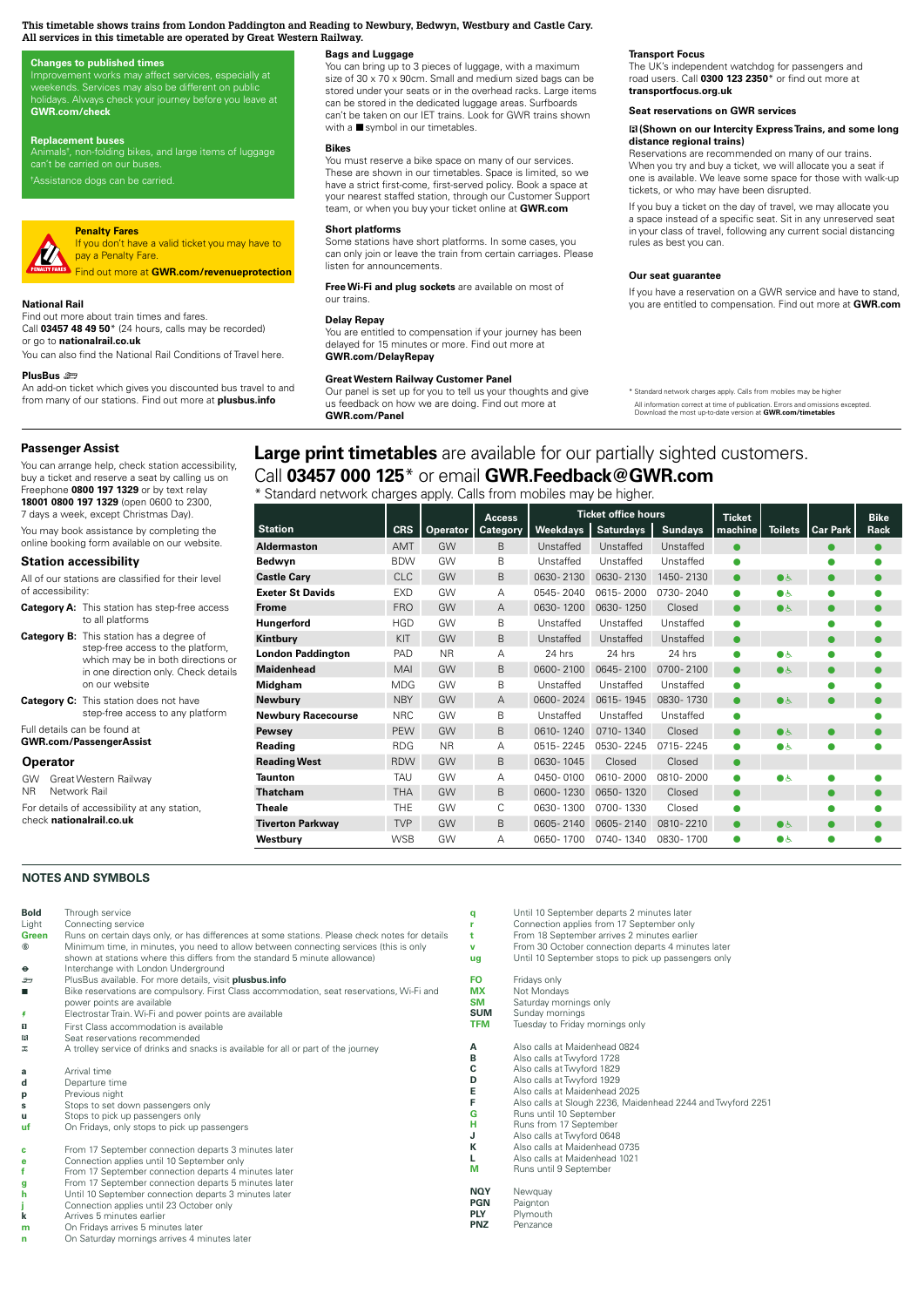# LONDON PADDINGTON AND READING TO NEWBURY, BEDWYN, WESTBURY AND CASTLE CARY

| <b>Notes</b>                                                                                                                                                                                                                                                                                                                                                 |                  | <b>MX</b>        |           |         |                          |                      |              |                      |                      |              |         |                      |         |         | А                    |                      |              |                      | <b>FOM</b>           |                      |                |                          |         |      |
|--------------------------------------------------------------------------------------------------------------------------------------------------------------------------------------------------------------------------------------------------------------------------------------------------------------------------------------------------------------|------------------|------------------|-----------|---------|--------------------------|----------------------|--------------|----------------------|----------------------|--------------|---------|----------------------|---------|---------|----------------------|----------------------|--------------|----------------------|----------------------|----------------------|----------------|--------------------------|---------|------|
| <b>Facilities</b>                                                                                                                                                                                                                                                                                                                                            |                  |                  |           |         | 4                        |                      | Ŧ            | 4                    |                      | ×            | ∎в≂     | グ目                   |         | ×       | チ目                   |                      | ÷            | ×                    | ∎⊡ਨ                  | グ目                   | ∎⊟ਨ            |                          | Ŧ       |      |
| London Paddington $\Theta$                                                                                                                                                                                                                                                                                                                                   |                  | <b>6</b> d 2332p | 0334      | $\cdot$ | 0505                     | $\cdot$              | 0535         | 0550                 | $\cdot$              | 0637         | 0704    | 0707                 | $\sim$  | 0732    | 0806                 | ×.                   | $\cdot$      | 0832                 | 0904                 | 0908                 | 0937           | $\cdot$                  | $\cdot$ | 1007 |
| Reading $\equiv$                                                                                                                                                                                                                                                                                                                                             | $(7)$ d          | 0017             | 0512      | 0516    | 0550                     | $\cdot$              | 0613         | 0637                 | $\cdot$              | 0710         | 0730    | 0734                 | $\cdot$ | 0803    | 0836                 | $\cdot$              | 0846         | 0913                 | 0929                 | 0936                 | 1002           | ٠                        | 1012    | 1039 |
| Reading West                                                                                                                                                                                                                                                                                                                                                 | $\circled{3}$ d  | 0021s            |           | 0519    |                          |                      | 0615         | 0639                 |                      | 0712         |         |                      |         | 0807    |                      | ٠                    |              | 0915                 |                      |                      |                |                          | 1014    |      |
| <b>Theale</b>                                                                                                                                                                                                                                                                                                                                                | d                | 0027s            | $\sim$    | 0525    | 0556                     | $\cdot$              | 0622         | 0644                 | $\cdot$              | 0717         | $\cdot$ | 0742                 | $\sim$  | 0812    | 0844                 | $\sim$               | 0853         | 0920                 | $\sim$               | 0947                 | $\cdot$        | $\cdot$                  | 1019    | 1048 |
| <b>Aldermaston</b>                                                                                                                                                                                                                                                                                                                                           | n                | 0033s            |           | 0530    | $\overline{\phantom{a}}$ |                      | 0627         | 0649                 |                      | 0722         |         | $\ddot{\phantom{0}}$ |         | 0817    |                      | $\ddot{\phantom{0}}$ | 0859         | 0925                 |                      | $\ddot{\phantom{a}}$ |                |                          | 1024    |      |
| Midgham                                                                                                                                                                                                                                                                                                                                                      | d                | 0036s            | $\cdot$   | 0533    | $\cdot$                  | ٠                    | 0630         | 0652                 | $\cdot$              | 0725         | $\cdot$ | $\cdot$              | $\cdot$ | 0820    | $\cdot$              | ٠                    | $\cdot$      | 0928                 | ×.                   | $\cdot$              |                |                          | 1027    |      |
| <b>Thatcham</b>                                                                                                                                                                                                                                                                                                                                              | d                | 0041s            |           | 0538    | 0604                     |                      | 0634         | 0656                 |                      | 0729         |         | 0750                 |         | 0824    | 0852                 |                      | 0906         | 0932                 |                      | 0955                 |                |                          | 1031    | 1056 |
| <b>Newbury Racecourse</b>                                                                                                                                                                                                                                                                                                                                    | d                | 0046s            | ٠         | 0543    |                          |                      | 0638         | 0700                 | $\cdot$              | 0733         |         | $\ddot{\phantom{a}}$ | $\cdot$ | 0828    | $\cdot$              | ×.                   |              | 0936                 |                      | $\ddot{\phantom{a}}$ |                |                          | 1035    |      |
| Newbury s                                                                                                                                                                                                                                                                                                                                                    | a                | 0050             | 0527      | 0546    | 0611                     | $\ddot{\phantom{a}}$ | 0642         | 0704                 | $\cdot$              | 0737         | 0744    | 0756                 |         | 0832    | 0858                 |                      | 0914         | 0940                 | $\sim$               | 1001                 | 1016           | $\cdot$                  | 1038    |      |
| Newbury s                                                                                                                                                                                                                                                                                                                                                    | d                | $\sim$           | 0528      | $\cdot$ | $\cdot$                  | 0624                 | $\sim$       | $\mathbf{r}$         | 0722                 | $\cdot$      | 0745    | $\cdot$              | 0820    | $\cdot$ | $\ddot{\phantom{a}}$ | 0910                 | $\cdot$      | $\ddot{\phantom{a}}$ | $\mathcal{L}$        | $\cdot$              | 1017           | 1022                     | $\cdot$ |      |
| Kintbury                                                                                                                                                                                                                                                                                                                                                     | d                |                  | 0534      | ٠       |                          | 0630                 |              |                      | 0729                 | ٠            |         |                      | 0827    |         |                      | 0917                 |              |                      |                      |                      |                | 1029                     |         |      |
| Hungerford                                                                                                                                                                                                                                                                                                                                                   | d                | ×                | 0539      | $\cdot$ | $\cdot$                  | 0635                 | $\sim$       | $\cdot$              | 0733                 | $\cdot$      | ٠       | ٠                    | 0832    | ٠       |                      | 0922                 |              |                      | ×                    | ٠                    |                | 1034                     | $\cdot$ |      |
| Bedwyn                                                                                                                                                                                                                                                                                                                                                       |                  |                  | 0544      |         |                          | 0641                 |              |                      | 0740                 |              |         |                      | 0840    |         |                      | 0930                 |              |                      |                      |                      |                | 1042                     | $\cdot$ |      |
| Pewsey                                                                                                                                                                                                                                                                                                                                                       | d                |                  |           |         |                          |                      |              |                      | ٠                    | $\cdot$      | 0804    | $\cdot$              |         |         |                      |                      |              |                      |                      | ٠                    | 1037           |                          | $\cdot$ |      |
| Westbury                                                                                                                                                                                                                                                                                                                                                     | a                |                  |           |         |                          |                      |              |                      |                      |              | 0821    | $\ddot{\phantom{0}}$ |         |         |                      |                      |              |                      |                      | $\cdot$              | 1054           |                          |         |      |
| Westbury                                                                                                                                                                                                                                                                                                                                                     | d                | ×                |           |         |                          |                      |              |                      |                      |              | 0822    | $\cdot$              |         |         |                      |                      |              |                      |                      | $\ddot{\phantom{0}}$ | 1055           | $\cdot$                  |         |      |
| <b>Frome</b>                                                                                                                                                                                                                                                                                                                                                 | a                |                  |           |         |                          |                      |              |                      |                      | $\cdot$      | 0941    |                      |         |         |                      |                      |              |                      |                      |                      |                |                          |         |      |
| <b>Castle Cary</b>                                                                                                                                                                                                                                                                                                                                           | a                |                  |           |         |                          |                      |              |                      |                      |              | 0841    | $\ddot{\phantom{a}}$ |         |         |                      |                      |              |                      | 1028                 | $\ddot{\phantom{a}}$ | 1114           | $\overline{\phantom{a}}$ | ٠.      |      |
| Taunton s                                                                                                                                                                                                                                                                                                                                                    | $\overline{a}$   |                  |           |         |                          |                      |              |                      |                      |              | 0901    | $\cdot$              |         |         |                      |                      |              |                      | 1046                 | $\cdot$              | 1134           |                          |         |      |
| Tiverton Parkway                                                                                                                                                                                                                                                                                                                                             | a                |                  |           |         |                          |                      |              |                      |                      |              | 0915    |                      |         |         |                      |                      |              |                      | 1059                 | $\cdot$              | 1148           | ٠                        |         |      |
| Exeter St Davids                                                                                                                                                                                                                                                                                                                                             | 6a               |                  |           |         |                          |                      |              |                      |                      |              | 0929    |                      |         |         |                      |                      |              |                      | 1114                 | $\cdot$              | 1204           |                          |         |      |
|                                                                                                                                                                                                                                                                                                                                                              |                  |                  |           |         |                          |                      |              |                      |                      |              |         |                      |         |         |                      |                      |              |                      |                      |                      |                |                          |         |      |
| <b>Train continues to</b>                                                                                                                                                                                                                                                                                                                                    |                  |                  |           |         |                          |                      |              |                      |                      |              | PGN     |                      |         |         |                      |                      |              |                      | <b>NQY</b>           |                      | <b>PGN</b>     |                          |         |      |
|                                                                                                                                                                                                                                                                                                                                                              |                  |                  |           |         |                          |                      |              |                      |                      |              |         |                      |         |         |                      |                      |              |                      |                      |                      |                |                          |         |      |
|                                                                                                                                                                                                                                                                                                                                                              |                  | ∎⊡ਨ              |           | x       | 月 日                      | ×                    |              | s                    | 和日                   | ∎⊡ਨ          |         | ×                    | 利日      |         | x                    | x                    | 和日           | ∎⊡ਨ                  |                      | ķ                    | 月 日            |                          | ¥       |      |
|                                                                                                                                                                                                                                                                                                                                                              | 15 d             | 1035             | $\cdot$   | $\cdot$ | 1107                     | 1120                 | $\cdot$      | 1132                 | 1207                 | 1233         |         |                      | 1307    | $\cdot$ | 1318                 | 1332                 | 1408         | 1436                 |                      |                      | 1507           | $\cdot$                  | 1518    |      |
|                                                                                                                                                                                                                                                                                                                                                              |                  |                  | $\cdot$   |         |                          |                      | ٠            |                      |                      |              | ٠       |                      |         |         |                      |                      |              |                      | $\cdot$              |                      |                | $\cdot$                  |         |      |
|                                                                                                                                                                                                                                                                                                                                                              | $\circledcirc$ d | 1101             |           | 1112    | 1137                     | 1156                 |              | 1212                 | 1237                 | 1301         |         | 1312                 | 1337    |         | 1350                 | 1412                 | 1437         | 1502                 |                      | 1510                 | 1537           |                          | 1550    |      |
|                                                                                                                                                                                                                                                                                                                                                              | 3 d              |                  |           | 1114    |                          |                      | $\cdot$      | 1214                 |                      |              |         | 1314                 |         |         |                      | 1414                 |              |                      |                      | 1512                 |                |                          |         |      |
|                                                                                                                                                                                                                                                                                                                                                              | d                |                  |           | 1119    | 1144                     | 1203                 | ٠            | 1219                 | 1245                 |              |         | 1319                 | 1344    |         | 1357                 | 1419                 | 1444         |                      |                      | 1517                 | 1545           |                          | 1600    |      |
|                                                                                                                                                                                                                                                                                                                                                              | d                |                  |           | 1124    |                          |                      |              | 1223                 | $\cdot$              |              |         | 1323                 |         |         |                      | 1424                 |              |                      |                      | 1522                 |                |                          |         |      |
|                                                                                                                                                                                                                                                                                                                                                              | d                | ٠                |           | 1127    |                          |                      |              | 1226                 | $\ddot{\phantom{a}}$ |              |         | 1326                 | $\cdot$ |         |                      | 1427                 | $\cdot$      |                      |                      | 1525                 |                |                          |         |      |
|                                                                                                                                                                                                                                                                                                                                                              | d                | ٠                |           | 1131    | 1152                     | 1211                 | $\cdot$      | 1230                 | 1253                 | $\cdot$      |         | 1330                 | 1352    |         | 1405                 | 1431                 | 1452         |                      |                      | 1529                 | 1553           |                          | 1612    |      |
|                                                                                                                                                                                                                                                                                                                                                              | d                | $\cdot$          | $\lambda$ | 1135    |                          | $\lambda$            | $\mathbf{r}$ | 1234                 | $\mathbf{r}$         | $\mathbf{r}$ |         | 1334                 | $\cdot$ | ÷.      |                      | 1435                 | $\mathbf{r}$ | $\mathbf{r}$         |                      | 1533                 | $\overline{a}$ | $\lambda$                | $\cdot$ |      |
|                                                                                                                                                                                                                                                                                                                                                              | a                | 1115             |           | 1138    | 1200                     | 1217                 |              | 1238                 | 1301                 | 1315         |         | 1338                 | 1401    |         | 1415                 | 1439                 | 1501         | 1516                 |                      | 1537                 | 1602           |                          | 1618    |      |
|                                                                                                                                                                                                                                                                                                                                                              | d                | 1116             | 1132      | $\cdot$ |                          |                      | 1222         | $\cdot$              | $\cdot$              | 1316         | 1321    | $\cdot$              | $\cdot$ | 1412    | $\cdot$              | $\cdot$              | $\cdot$      | 1517                 | 1522                 | $\cdot$              |                | 1616                     | $\cdot$ |      |
|                                                                                                                                                                                                                                                                                                                                                              | d                |                  |           |         |                          |                      | 1229         |                      |                      |              |         |                      |         | 1419    |                      |                      |              |                      | 1529                 | $\cdot$              |                | 1623                     |         |      |
|                                                                                                                                                                                                                                                                                                                                                              | d                | 1126             | $\cdot$   |         |                          |                      | 1234         | $\cdot$              |                      | 1325         | $\cdot$ |                      |         | 1424    | $\cdot$              |                      |              |                      | 1534                 | $\cdot$              |                | 1628                     | $\cdot$ |      |
|                                                                                                                                                                                                                                                                                                                                                              | a                | ٠                | 1145      |         |                          |                      | 1242         |                      |                      |              | 1335    |                      |         | 1432    |                      |                      |              |                      | 1542                 |                      |                | 1636                     |         |      |
|                                                                                                                                                                                                                                                                                                                                                              |                  | 1138             |           |         |                          |                      | $\mathbf{r}$ |                      |                      | 1337         |         |                      |         |         |                      |                      |              | 1536                 |                      |                      |                |                          |         |      |
|                                                                                                                                                                                                                                                                                                                                                              | a                | 1155             |           |         |                          |                      |              |                      |                      | 1354         |         |                      |         |         |                      |                      |              | 1553                 |                      |                      |                |                          |         |      |
|                                                                                                                                                                                                                                                                                                                                                              | <b>d</b>         | 1156             | ٠         | ٠       |                          | ٠                    | $\cdot$      | ٠                    | ٠                    | 1356         | ٠       |                      |         | ٠       | $\cdot$              | ٠                    | ٠            | 1554                 |                      | ٠                    |                | ٠                        | $\cdot$ |      |
|                                                                                                                                                                                                                                                                                                                                                              | a                | 1215             |           |         |                          |                      |              |                      |                      | 1447         |         |                      |         |         |                      |                      |              | 1743                 |                      |                      |                |                          |         |      |
|                                                                                                                                                                                                                                                                                                                                                              | a                | 1215             | $\cdot$   | $\cdot$ | $\sim$                   |                      |              | $\cdot$              | ٠                    | 1415         | $\cdot$ | $\cdot$              |         | ×.      |                      | $\epsilon$           | $\cdot$      | 1613                 | $\cdot$              | $\cdot$              |                | $\overline{\phantom{a}}$ |         |      |
|                                                                                                                                                                                                                                                                                                                                                              | a                | 1235             | $\cdot$   |         |                          |                      |              | $\ddot{\phantom{a}}$ |                      | 1435         | $\cdot$ |                      |         |         |                      | $\ddot{\phantom{a}}$ |              | 1634                 |                      |                      |                |                          |         |      |
| <b>Facilities</b><br>London Paddington $\Theta$<br>Reading $\equiv$<br>Reading West<br><b>Theale</b><br><b>Aldermaston</b><br>Midgham<br><b>Thatcham</b><br><b>Newbury Racecourse</b><br>Newbury s<br>Newbury =<br>Kintbury<br>Hungerford<br>Bedwyn<br>Pewsev<br>Westbury<br>Westbury<br><b>Frome</b><br><b>Castle Carv</b><br>Taunton s<br>Tiverton Parkway | a                | 1258             |           |         |                          |                      |              | $\cdot$              |                      | 1457         |         |                      |         |         |                      | ٠                    |              | 1701                 |                      |                      |                |                          |         |      |
| Exeter St Davids<br><b>Train continues to</b>                                                                                                                                                                                                                                                                                                                | 6a               | 1307             | $\cdot$   | $\cdot$ | $\cdot$                  |                      |              | $\cdot$              | $\cdot$              | 1507         | $\cdot$ | $\cdot$              | $\cdot$ |         |                      | $\cdot$              |              | 1659<br><b>PGN</b>   | $\ddot{\phantom{0}}$ |                      |                | $\cdot$                  |         |      |

| <b>Facilities</b>           |                  | ■⊓≖        | チ目   | ∎в≂  |         |      | ∎⊪ਸ਼ਨ      | R    | ∎⊞ਡ  |      |      | ∎⊞ऊ        | ■■■本  | ∎⊟ਨ   |      |         | - IR |      |      | ∎⊞क       |      | 升日   |      | ∎в≂        |
|-----------------------------|------------------|------------|------|------|---------|------|------------|------|------|------|------|------------|-------|-------|------|---------|------|------|------|-----------|------|------|------|------------|
| London Paddington $\bullet$ | 15 d             | 1604       | 1607 | 1636 |         | ٠    | 1704       | 1707 | 1736 |      | 1734 | 1804       | 1808  | 1836  |      | $\cdot$ | 1907 | 1907 | 1932 | 2003      |      | 2007 | 2032 | 2104       |
| Reading $\equiv$            | $\circledcirc$ d |            | 1637 | 1702 |         | 1710 | 1729uf     | 1741 | 1803 |      | 1807 | 1829uf     | 1838  | 1901  |      | 1910    | 1936 | 1942 | 2010 | 2029      |      | 2036 | 2110 | 2129       |
| Reading West                | $\circled{3}$ d  |            |      |      |         | 1712 |            |      |      |      | 1809 |            |       |       |      | 1912    |      | 1944 | 2012 |           |      |      | 2112 |            |
| <b>Theale</b>               | d                |            | 1645 |      | $\cdot$ | 1718 |            | 1751 |      |      | 1815 |            | 1846  |       |      | 1918    | 1943 | 1950 | 2018 |           |      | 2043 | 2117 |            |
| <b>Aldermaston</b>          | <sub>d</sub>     |            |      |      |         | 1722 |            |      |      |      | 1820 |            |       |       |      | 1922    |      | 1954 | 2022 |           |      |      | 2121 |            |
| <b>Midgham</b>              | d.               |            |      |      |         | 1725 |            |      |      |      | 1823 |            |       |       |      | 1925    |      | 1957 | 2025 |           |      |      | 2124 |            |
| <b>Thatcham</b>             | d                |            | 1656 |      | $\cdot$ | 1729 |            | 1759 |      |      | 1827 |            | 1854  |       |      | 1930    | 195' | 2002 | 2030 |           |      | 2051 | 2128 |            |
| <b>Newbury Racecourse</b>   | d                |            |      |      |         | 1733 |            |      |      |      | 1831 |            |       |       |      | 1934    |      | 2006 | 2034 |           |      |      | 2132 |            |
| Newbury som                 | a                |            | 1703 | 1716 |         | 1737 |            | 1805 | 1817 |      | 1835 | 1843       | 1859  | 1915  |      | 1937    | 1957 | 2009 | 2037 | 2043      |      | 2103 | 2136 | 2143       |
| Newbury 2                   | $\mathsf{d}$     |            |      | 1717 | 1724    |      |            |      | 1819 | 1824 |      | 1844       | 1900  | 1916  | 1924 |         | 1958 |      |      | 2044      | 2049 |      |      | 2144       |
| Kintbury                    | d                |            |      |      | 1731    |      |            |      |      | 1831 |      |            | 1907  |       | 1931 |         | 2004 |      |      |           | 2056 |      |      |            |
| Hungerford                  | d                |            |      | 1726 | 1736    |      |            |      |      | 1836 |      |            | 1912  | 1925  | 1936 |         | 2009 |      |      |           | 2101 |      |      |            |
| Bedwyn                      | a                |            |      |      | 1744    |      |            |      |      | 1844 |      | $\cdot$    | 1918d | 1931d | 1944 |         | 2015 |      |      | $\bullet$ | 2108 |      |      |            |
| Pewsey                      | d                |            |      | 1738 |         |      | 1759       |      | 1838 |      |      |            | 1927  | 1941  |      |         |      |      |      | 2103      |      |      |      | 2203       |
| Westbury                    | a                |            |      | 1755 |         |      |            |      | 1855 |      |      |            | 1944  | 1958  |      |         |      |      |      | 2120      |      |      |      | 2220       |
| Westbury                    | d                |            |      | 1757 |         |      |            |      | 1856 |      |      |            | 1946  | 1959  |      |         |      |      |      | 2121      |      |      |      | 2222       |
| Frome                       | $\mathsf{a}$     |            |      | 1842 |         |      |            |      |      |      |      |            | 2001  | 2049  |      |         |      |      |      | 2149      |      |      |      | 2320       |
| <b>Castle Cary</b>          | a                | 1725       |      | 1816 |         |      |            |      | 1915 |      |      |            |       | 2018  |      |         |      |      |      | 2140      |      |      |      | 2241       |
| Taunton æ                   | $\mathbf{a}$     | 1747       |      | 1837 |         |      | 1846       |      | 1936 |      |      | 1947       |       | 2039  |      |         |      |      |      | 2200      |      |      |      | 2301       |
| Tiverton Parkway            | a                | 1801       |      |      |         |      | 1900       |      | 1949 |      |      | 2012       |       | 2052  |      |         |      |      |      | 2213      |      |      |      | 2315       |
| Exeter St Davids            | 6a               | 1815       |      | 1902 |         |      | 1915       |      | 2004 |      |      | 2012       |       | 2109  |      |         |      |      |      | 2228      |      |      |      | 2330       |
| <b>Train continues to</b>   |                  | <b>PNZ</b> |      | PLY  |         |      | <b>PNZ</b> |      | PLY  |      |      | <b>PNZ</b> |       | PLY   |      |         |      |      |      | PLY       |      |      |      | <b>PLY</b> |

| <b>Notes</b>               |               |   |      |      |                      | F    | <b>SM</b> | <b>TFM</b> |
|----------------------------|---------------|---|------|------|----------------------|------|-----------|------------|
| <b>Facilities</b>          |               |   |      | ı    |                      | I R  |           |            |
| London Paddington $\Theta$ | $(5)$         | d |      | 2128 | ٠                    | 2222 | 2332      | 2332       |
| Reading                    | $^{\circ}$    | d |      | 2210 | ٠                    | 2301 | 0017      | 0017       |
| Reading West               | $\circled{3}$ | d |      | 2214 | ٠                    | 2304 | 0020s     | 0021s      |
| <b>Theale</b>              |               | d |      | 2219 | ٠                    | 2310 | 0027s     | 0027s      |
| <b>Aldermaston</b>         |               | d |      | 2224 | $\cdot$              | 2316 | 0032s     | 0033s      |
| Midgham                    |               | d | ٠    | 2227 | ٠                    | 2320 | 0036s     | 0036s      |
| <b>Thatcham</b>            |               | d |      | 2231 | $\ddot{\phantom{0}}$ | 2326 | 0041s     | 0041s      |
| <b>Newbury Racecourse</b>  |               | d |      | 2235 | ٠                    | 2331 | 0046s     | 0046s      |
| Newbury s                  |               | a |      | 2239 | ٠                    | 2334 | 0049      | 0050       |
| Newbury s                  |               | d | 2153 |      | 2245                 | 2336 |           | ٠          |
| Kintbury                   |               | d | 2200 | ٠    | 2252                 | 2342 | ä         | ٠          |
| Hungerford                 |               | d | 2205 | ٠    | 2256                 | 2346 |           | ٠          |
| Bedwyn                     |               | a | 2213 | ٠    | 2303                 | 2351 | ÷         | ٠          |
| Pewsey                     |               | d |      | ٠    | ٠                    | ٠    | ä,        | ٠          |
| Westbury                   |               | a | ٠    | ٠    | ٠                    | ٠    | ٠         | ٠          |
| Westbury                   |               | d |      | ٠    | ٠                    | ٠    | è         | ٠          |
| <b>Frome</b>               |               | a |      | ٠    | ٠                    | ٠    | ٠         | ٠          |
| <b>Castle Cary</b>         |               | a | ٠    | ٠    | ٠                    | ٠    | ٠         | ٠          |
| Taunton s                  |               | a |      | ٠    | ٠                    | ٠    |           | ٠          |
| <b>Tiverton Parkway</b>    |               | a |      | ٠    | ٠                    | ٠    | ä,        |            |
| Exeter St Davids           | $^{\circ}$    | a |      |      | ٠                    | ٠    |           |            |

# **Travelling from Heathrow Airport?**

NailAir coaches provide a regular connecting coach from Heathrow Airport to<br>RailAir coaches provide a regular connecting coach from Heathrow Airport to<br>Reading station. Through train and coach tickets are available.

Find out more at Firstgroup.com/railair

# Travelling from London or Reading to Taunton or Exeter?

The full service is shown in our D timetable. Find out more at GWR.com/timetables

#### **Changes to our timetables**

The times shown in this timetable are a guide to our services. Train times may change late and direct the times shown in any uniqueneus are a galacte to our services. Hence these hay change late<br>at night or at weekends to allow maintenance work to be done. You should always confirm<br>your train times online, less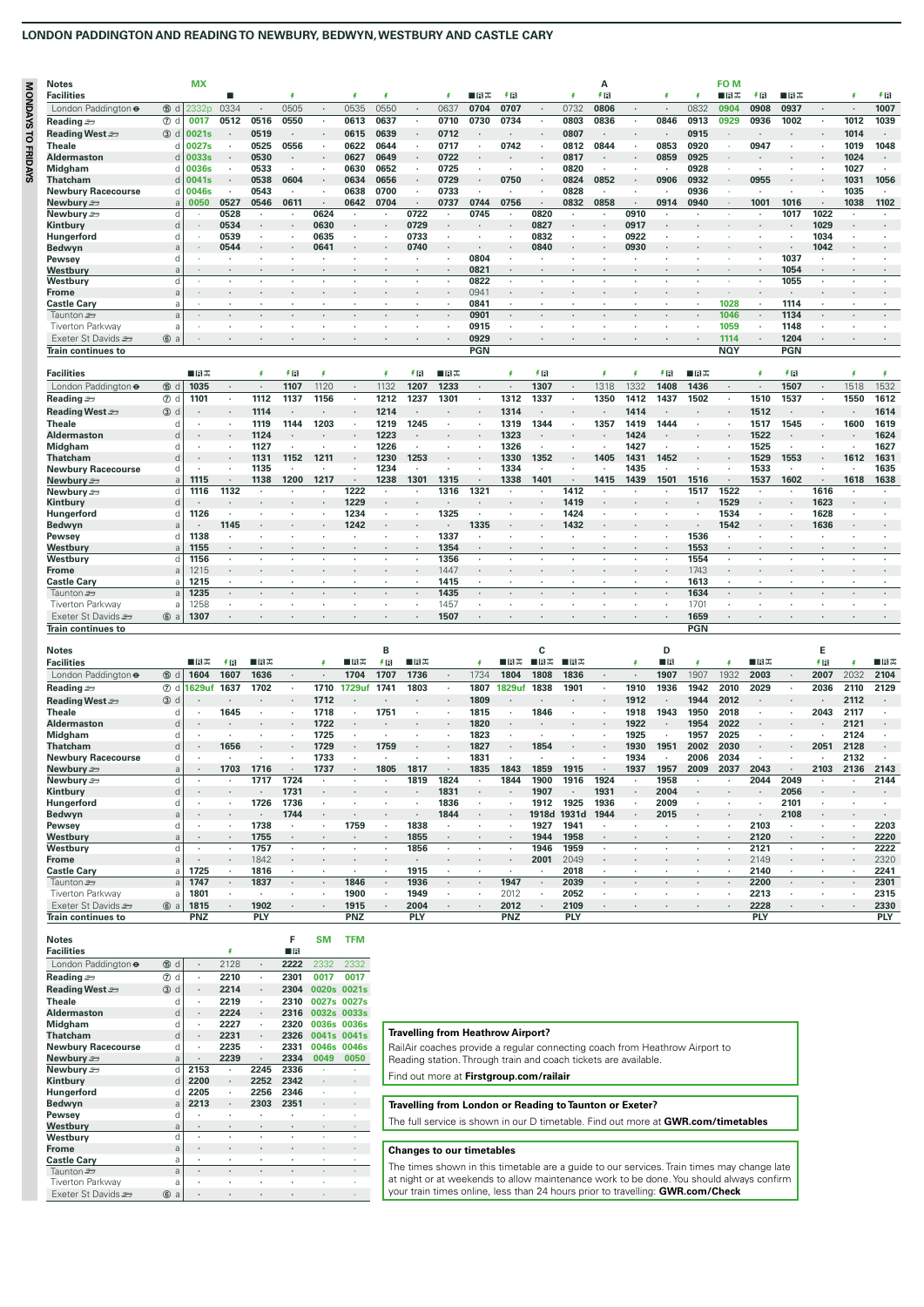#### LONDON PADDINGTON AND READING TO NEWBURY, BEDWYN, WESTBURY AND CASTLE CARY

| <b>Notes</b>                |                  |                   |         |         |              |                          |         |              | G       |                          |         |         |                      |                      | G          | н       |         | G                           | н       |            |                |            |                          |              |
|-----------------------------|------------------|-------------------|---------|---------|--------------|--------------------------|---------|--------------|---------|--------------------------|---------|---------|----------------------|----------------------|------------|---------|---------|-----------------------------|---------|------------|----------------|------------|--------------------------|--------------|
| <b>Facilities</b>           |                  |                   | п       |         | s            |                          |         | x            | ∎⊡ਨ     | 4日                       |         | x       | 有国                   |                      | ⊞⊞ਲ        | ∎⊡ਨ     |         | ∎в≂                         | ■日ま     | チ目         |                | x          | 利日                       |              |
| London Paddington $\bullet$ | 15 d             | 2332 <sub>p</sub> | 0334    | $\cdot$ | 0520         | 0550                     | $\cdot$ | 0630         | 0700    | 0707                     |         | 0732    | 0807                 | $\epsilon$           | 0835       | 0835    | 0832c   | 0904                        | 0904    | 0907       |                | 0932       | 1007                     |              |
| Reading $\equiv$            | $\circledcirc$ d | 0017              | 0508    | 0539    | 0612         | 0634                     |         | 0712         | 0728u   | 0735                     |         | 0802    | 0833                 | $\cdot$              | 0902u      | 0902    | 0906    | 0930u                       | 0930    | 0935       |                | 1012       | 1035                     |              |
| Reading West                | $(3)$ d          | 0020s             | 0511    | 0542    | 0614         |                          |         | 0715         |         |                          |         | 0805    |                      |                      |            |         | 0909    |                             |         |            |                | 1015       |                          |              |
| Theale                      | $\mathsf{d}$     | 0027s             | 0517    | 0548    | 0620         | 0641                     | $\cdot$ | 0720         |         | 0744                     |         | 0810    | 0839                 |                      |            |         | 0914    | <b>A</b>                    | ч.      | 0941       | $\blacksquare$ | 1020       | 1041                     |              |
| <b>Aldermaston</b>          | d                | 0032s             | 0522    | 0553    | 0624         | $\overline{\phantom{a}}$ |         | 0724         |         |                          |         | 0815    |                      |                      |            |         | 0918    |                             |         |            |                | 1024       |                          |              |
| Midgham                     | d                | 0036s             | 0525    | 0557    | 0627         | $\sim$                   | ٠       | 0727         | $\sim$  | $\cdot$                  |         | 0818    | $\sim$               |                      |            |         | 0921    | $\mathcal{L}_{\mathcal{A}}$ |         | $\cdot$    | $\cdot$        | 1027       | $\cdot$                  |              |
| <b>Thatcham</b>             | d                | 0041s             | 0530    | 0602    | 0632         | 0649                     |         | 0731         |         | 0752                     |         | 0822    | 0847                 |                      |            |         | 0926    |                             |         | 0949       |                | 1031       | 1049                     |              |
| <b>Newbury Racecourse</b>   | d                | 0046s             | 0535    | 0606    | 0636         | ×.                       |         | 0735         |         | $\overline{\phantom{a}}$ |         | 0826    | $\ddot{\phantom{a}}$ |                      |            |         | 0930    | n.                          |         | $\cdot$    |                | 1035       |                          |              |
| Newbury s                   | $\overline{a}$   | 0049              | 0538    | 0609    | 0640         | 0655                     | $\cdot$ | 0739         | $\sim$  | 0758                     | $\cdot$ | 0830    | 0853                 | $\cdot$              | 0916       | 0916    | 0934    | $\sim$                      |         | 0955       | $\cdot$        | 1039       | 1055                     | $\sim$       |
| Newbury 2                   | d                | $\sim$            | 0538    | 0609    | $\mathbf{r}$ | $\mathbf{r}$             | 0700    | $\mathbf{r}$ |         |                          | 0805    | $\cdot$ |                      | 0903                 | 0917       | 0917    |         |                             |         |            | 1011           | $\cdot$    | $\overline{\phantom{a}}$ | 1101         |
| Kintbury                    | d                |                   | 0544    | 0615    | ٠            |                          | 0707    |              |         |                          | 0812    | $\cdot$ |                      | 0910                 |            |         |         |                             |         |            | 1018           | ٠          |                          | 1108         |
| Hungerford                  | d                |                   | 0549    | 0620    | $\cdot$      |                          | 0711    |              |         |                          | 0816    |         |                      | 0914                 | 0927       | 0927    |         |                             |         |            | 1022           | $\cdot$    |                          | 1112         |
| Bedwyn                      | $\overline{a}$   |                   | 0557    | 0627    | $\cdot$      |                          | 0719    |              |         |                          | 0824    |         |                      | 0922                 |            |         |         |                             |         |            | 1030           | $\cdot$    |                          | 1120         |
| Pewsev                      | d                | $\cdot$           | $\cdot$ |         |              |                          |         |              |         |                          |         |         |                      | ٠                    | 0939       | 0939    |         |                             |         |            |                |            |                          |              |
| Westbury                    | a                |                   |         |         |              |                          |         |              | 0814    |                          |         |         |                      |                      | 0956       | 0956    |         |                             |         |            |                |            |                          |              |
| Westburv                    | $\overline{d}$   | $\cdot$           |         |         |              |                          |         |              | 0815    |                          |         |         |                      |                      | 0957       | 0957    | $\cdot$ |                             |         |            |                |            |                          |              |
| Frome                       | $\overline{a}$   |                   |         |         |              |                          |         |              | 0904    |                          |         |         |                      |                      | 1016       | 1040    |         |                             |         |            |                |            |                          |              |
| <b>Castle Cary</b>          | a                |                   |         |         |              |                          |         |              | 0918    |                          |         |         |                      |                      | 1016       | 1016    | $\cdot$ | 1026                        | 1026    |            |                |            |                          |              |
| Taunton s                   | a                |                   |         |         |              |                          |         |              | 0852    |                          |         |         |                      |                      | 1037       | 1037    |         | 1047                        | 1047    |            |                |            |                          |              |
| Tiverton Parkway            | a                |                   |         |         |              |                          |         |              | 0928    |                          |         |         |                      |                      | 1050       | 1050    |         | 1106                        | 1106    |            |                |            |                          |              |
| Exeter St Davids            | 6a               |                   |         |         |              |                          |         |              | 0917    |                          |         |         |                      |                      | 1107       | 1107    |         | 1110                        | 1110    |            |                |            |                          |              |
| <b>Train continues to</b>   |                  |                   |         |         |              |                          |         |              | PNZ     |                          |         |         |                      |                      | <b>PGN</b> |         |         | PNZ                         | PLY     |            |                |            |                          |              |
|                             |                  |                   |         |         |              |                          |         |              |         |                          |         |         |                      |                      |            |         |         |                             |         |            |                |            |                          |              |
| <b>Notes</b>                |                  |                   |         |         |              | G                        |         |              |         | G                        | н       |         |                      |                      |            |         |         |                             |         |            |                |            |                          |              |
| <b>Facilities</b>           |                  | ■■ਲ               | z       | 利日      |              | ∎в≂                      | ×       | チ目           |         | ⊞⊞ਲ                      | ∎⊞ਲ     | z       | 和日                   |                      | 4          | 利田      |         | ∎в≂                         |         | チ目         |                | $\sqrt{2}$ | ■■ਲ                      | チ目           |
| London Paddington $\bullet$ | 15 d             | 1035              | 1032c   | 1107    | $\cdot$      | 1137                     | 1132    | 1206         |         | 1235                     | 1235    | 1232c   | 1307                 | $\epsilon$           | 1332       | 1407    |         | 1436                        | 1432f   | 1507       |                | 1532       | 1604                     | 1607         |
| Reading $\equiv$            | $\circledcirc$ d | 1101ug            | 1110    | 1135    |              | <b>1205u</b>             | 1212    | 1235         |         | 1301u                    | 1301    | 1310    | 1334                 |                      | 1412       | 1434    |         | 1501ug 1512                 |         | 1534       |                |            | 1612 1629ug              | 1634         |
| Reading West                | $(3)$ d          | $\cdot$           | 1112    |         | $\cdot$      |                          | 1215    |              |         |                          |         | 1312    | $\cdot$              | ٠                    | 1415       |         |         |                             | 1515    | $\epsilon$ |                | 1615       |                          | $\epsilon$   |
| <b>Theale</b>               | d                | $\cdot$           | 1117    | 1141    | $\cdot$      |                          | 1220    | 1241         |         |                          |         | 1319    | 1340                 | $\ddot{\phantom{a}}$ | 1420       | 1440    |         |                             | 1520    | 1540       |                | 1620       |                          | 1640         |
| <b>Aldermaston</b>          | d                |                   | 1122    |         |              |                          | 1225    |              |         |                          |         | 1324    | $\cdot$              |                      | 1424       |         |         |                             | 1524    | ٠          |                | 1624       |                          |              |
| Midgham                     | d                |                   | 1125    |         |              |                          | 1228    |              |         |                          |         | 1327    | $\cdot$              |                      | 1427       | $\cdot$ |         |                             | 1527    | $\cdot$    |                | 1627       |                          |              |
| <b>Thatcham</b>             | d                |                   | 1129    | 1149    |              |                          | 1232    | 1249         |         |                          |         | 1331    | 1348                 |                      | 1431       | 1448    |         |                             | 1531    | 1548       |                | 1631       | $\cdot$                  | 1648         |
| <b>Newbury Racecourse</b>   | d                | $\cdot$           | 1133    |         |              |                          | 1236    |              |         |                          |         | 1335    | $\ddot{\phantom{a}}$ |                      | 1435       | ×.      |         |                             | 1535    | $\cdot$    |                | 1635       |                          | $\mathbf{r}$ |
| Newbury s                   | a                | 1115              | 1137    | 1155    |              |                          | 1239    | 1255         |         | 1315                     | 1315    | 1339    | 1354                 |                      | 1439       | 1454    |         | 1515                        | 1539    | 1554       | $\cdot$        | 1639       | $\cdot$                  | 1654         |
| Newbury se                  | d                | 1116              | $\sim$  |         | 1201         |                          |         |              | 1301    | 1316                     | 1316    | $\cdot$ |                      | 1401                 | $\cdot$    | $\cdot$ | 1501    | 1516                        |         | $\cdot$    | 1601           | $\sim$     |                          |              |
| Kintbury                    | d                |                   |         |         | 1208         |                          |         |              | 1308    |                          |         |         |                      | 1408                 |            |         | 1508    |                             |         |            | 1608           |            |                          |              |
| Hungerford                  | d                | $\cdot$           | $\sim$  |         | 1212         | ×.                       |         |              | 1312    | 1326                     | 1326    | ٠       |                      | 1412                 | $\cdot$    |         | 1512    | $\sim$                      | $\cdot$ |            | 1612           | $\cdot$    |                          |              |
| Bedwyn                      | $\overline{a}$   |                   |         |         | 1220         |                          |         |              | 1320    |                          |         |         |                      | 1420                 |            |         | 1520    |                             |         |            | 1620           |            |                          |              |
| Pewsey                      | d                | 1135              | $\cdot$ |         |              |                          |         |              |         | 1338                     | 1338    |         |                      |                      |            |         |         | 1535                        |         |            |                |            |                          |              |
| Westburv                    | a                | 1152              | $\cdot$ | $\cdot$ | $\cdot$      | 1248                     |         |              | $\cdot$ | 1355                     | 1355    | ٠       |                      |                      |            |         |         | 1552                        | $\cdot$ |            | $\cdot$        |            |                          |              |
|                             |                  |                   |         |         |              |                          |         |              |         |                          |         |         |                      |                      |            |         |         |                             |         |            |                |            |                          |              |
|                             | d                | 1153              | $\cdot$ |         |              | 1250                     |         |              |         | 1356                     | 1356    |         |                      |                      |            |         |         | 1553                        |         |            |                |            |                          |              |
| Westbury<br>Frome           | a                | 1240              |         |         |              |                          |         |              |         | 1436                     | 1540    |         |                      |                      |            |         |         | 1743e                       |         |            |                |            |                          |              |

1748

1801

1816

PLY

 $\frac{18.1}{1633}$ 

1658

1657

 $\overline{PIV}$ 

l, l,

| . |  |
|---|--|
|   |  |

Taunton<br>Tiverton Parkway

Train continues to

Exeter St Davids

| <b>Notes</b>                |                  |      |            |       |      |      |      |      |      |         |      |      |      |      |           |         |         |      |      |      |      |         | <b>SUM</b> |
|-----------------------------|------------------|------|------------|-------|------|------|------|------|------|---------|------|------|------|------|-----------|---------|---------|------|------|------|------|---------|------------|
| <b>Facilities</b>           |                  |      | ∎в≂        |       | 月 日  |      |      | 月 日  |      |         | ∎в≂  | チ目   |      |      | ■日美       |         |         |      |      |      |      |         |            |
| London Paddington $\bullet$ | 15 d             |      | 1636       | 1631g | 1707 | ٠    | 1732 | 1806 |      | 1832    | 1904 | 1907 |      | 1932 | 2004      | 2002    | 2032    |      | 2132 |      | 2230 | $\cdot$ | 2330h      |
| Reading $\equiv$            | $\circledcirc$ d |      | 1701ug     | 1712  | 1735 |      | 1808 | 1834 |      | 1910    | 1929 | 1934 |      | 2010 | 2029      | 2032    | 2110    |      | 2210 |      | 2310 |         | 0018       |
| Reading West                | $\circled{3}$ d  |      |            | 1715  |      |      | 1811 |      |      | 1912    |      |      |      | 2012 |           |         | 2112    |      | 2213 |      | 2312 |         | 0021s      |
| <b>Theale</b>               | d                |      |            | 1720  | 1742 | ٠    | 1817 | 1840 |      | 1917    | ٠    | 1944 |      | 2017 |           | 2040    | 2117    |      | 2219 |      | 2317 |         | 0027s      |
| <b>Aldermaston</b>          | <sub>C</sub>     |      |            | 1724  |      | ٠    | 1822 |      |      | 1922    |      |      |      | 2022 | $\bullet$ |         | 2122    |      | 2223 |      | 2322 | ٠       | 0032s      |
| <b>Midgham</b>              | d                |      |            | 1727  |      | ٠    | 1826 |      |      | 1925    | ٠    |      |      | 2025 | ٠         | ٠       | 2125    |      | 2226 |      | 2325 |         | 0036s      |
| <b>Thatcham</b>             | <sub>C</sub>     |      |            | 1731  | 1750 | ٠    | 1830 | 1848 |      | 1929    | ٠    | 1952 |      | 2029 | $\bullet$ | 2049    | 2129    |      | 2230 |      | 2329 | ٠       | 0041s      |
| <b>Newbury Racecourse</b>   | d                |      |            | 1735  |      | ٠    | 1834 |      |      | 1933    | ٠    |      |      | 2033 |           |         | 2133    |      | 2234 |      | 2332 |         | 0045s      |
| Newbury se                  | a                |      | 1715       | 1739  | 1756 |      | 1837 | 1855 |      | 1937    | 1943 | 1958 |      | 2037 | 2043      | 2055    | 2138    |      | 2238 |      | 2336 |         | 0049       |
| Newbury 2                   | d                | 1701 | 1716       |       |      | 1803 |      |      | 1903 |         | 1944 |      | 2006 |      | 2044      | 2055    |         | 2148 |      | 2245 |      | 2341    |            |
| Kintbury                    | d                | 1708 |            |       |      | 1810 |      |      | 1910 | ٠       |      |      | 2013 |      |           | 2102    | $\cdot$ | 2154 |      | 2251 |      | 2347    |            |
| Hungerford                  | d                | 1712 |            |       |      | 1814 |      |      | 1914 | $\cdot$ | 1953 |      | 2017 | ٠    | ٠         | 2107    |         | 2158 |      | 2255 |      | 2351    |            |
| Bedwyn                      | a                | 1720 |            |       |      | 1822 |      |      | 1922 |         |      |      | 2025 |      |           | 2114    |         | 2206 |      | 2304 |      | 0001    |            |
| Pewsey                      | d                |      | 1735       |       |      |      |      |      |      | $\cdot$ | 2005 |      |      |      | 2103      |         |         |      |      |      |      |         |            |
| Westbury                    | a                |      | 1752       |       |      |      |      |      |      |         | 2022 |      |      |      | 2120      |         |         |      |      |      |      | $\cdot$ |            |
| Westbury                    | d                |      | 1753       |       |      |      |      |      |      |         | 2024 |      |      |      | 2121      |         |         |      |      |      |      |         |            |
| Frome                       | a                |      | 1841       |       |      |      |      |      |      |         | 2043 |      |      |      | 2146      |         |         |      |      |      |      |         | $\cdot$    |
| <b>Castle Cary</b>          | a                |      | 1812       |       |      |      |      |      |      |         | 2043 |      |      |      | 2140      | $\cdot$ |         |      |      |      |      | ٠       |            |
| Taunton æ                   | a                |      | 1833       |       |      |      |      |      |      |         | 2104 |      |      |      | 2201      |         |         |      |      |      |      |         |            |
| Tiverton Parkway            | a                |      | 1846       |       |      |      |      |      |      |         | 2117 |      |      |      | 2214      |         |         |      |      |      |      |         |            |
| Exeter St Davids            | 6a               |      | 1900       |       |      |      |      |      |      |         | 2132 |      |      |      | 2229      |         |         |      |      |      |      |         |            |
| <b>Train continues to</b>   |                  |      | <b>PGN</b> |       |      |      |      |      |      |         | PLY  |      |      |      | PLY       |         |         |      |      |      |      |         |            |

1439

1500 1500

1506 1506

PGN

 $\cdot$ 

1439

#### **Travelling from Heathrow Airport?**

RailAir coaches provide a regular connecting coach from Heathrow Airport to Reading station. Through train and coach tickets are available Find out more at Firstgroup.com/railair

1233

1256

PGN

 $\epsilon$ 

 $6a$ 1258 1327

1339

1354

**NOY** 

# Travelling from London or Reading to Taunton or Exeter?

The full service is shown in our D timetable. Find out more at GWR.com/timetables

#### **Changes to our timetables**

The times shown in this timetable are a guide to our services. Train times may change late at night or at weekends to allow maintenance work to be done. You should always confirm your train times online, less than 24 hours prior to travelling: GWR.com/Check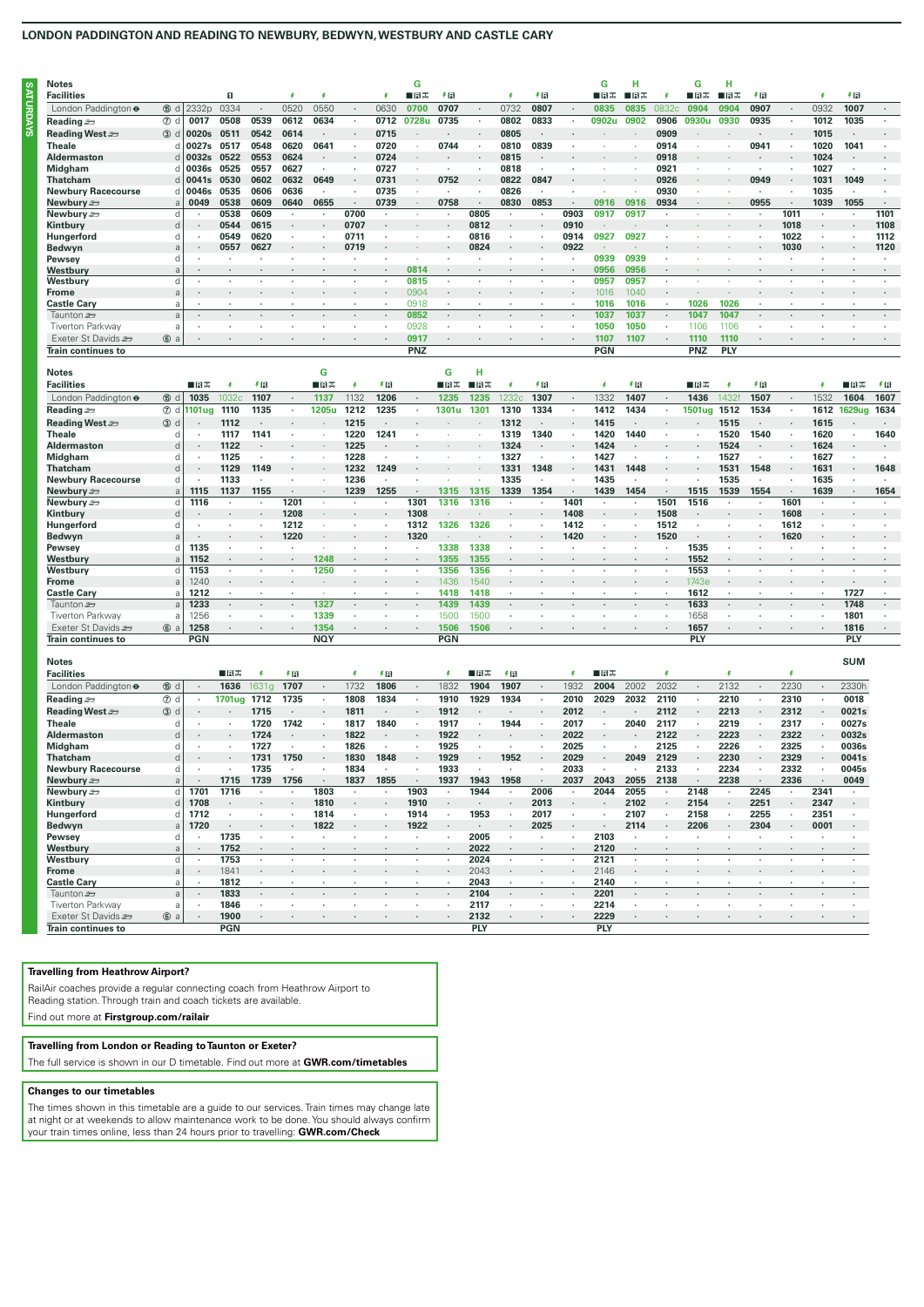# LONDON PADDINGTON AND READING TO NEWBURY, BEDWYN, WESTBURY AND CASTLE CARY

 $= 57$ 

l.  $-$ 

 $= 57$ 

 $\blacksquare$ 

 $\blacksquare$  response

| гаспиеѕ                    |                  |           |      | <b>Liter</b> |      | lli1o÷o    |      |         |            |      |         | ∎lā1o÷o      |      |         | lii1o÷o |      |         | III 10 <sup>4</sup> |      |      | $III1$ $\sim$ |      | $\blacksquare$ $\blacksquare$ $\blacksquare$ |      |
|----------------------------|------------------|-----------|------|--------------|------|------------|------|---------|------------|------|---------|--------------|------|---------|---------|------|---------|---------------------|------|------|---------------|------|----------------------------------------------|------|
| London Paddington $\Theta$ | 15D d            | 2330p     | 0645 | 0752         |      | 0851       | 0900 | 1003    | 1036       | 1103 | 1203    | 1236         | 1303 | 1403    | 1436    | 1503 | 1603    | 1637                | 1703 | 1803 | 1836          | 1903 | 2003                                         |      |
| Reading $\equiv$           | $\circledcirc$ d | 0018      | 0806 | 0822         | 0834 | 0918       | 0943 | 1043    | 1101       | 1143 | 1243    | 1301         | 1343 | 1443    | 1501    | 1543 | 1643    | 1702                | 1743 | 1843 | 1901          | 1943 | 2028                                         | 2043 |
| Reading West               | $(3)$ d          | 0021s     | 0809 |              |      |            |      | 1045    |            |      | 1245    |              |      | 1444    |         |      | 1645    |                     |      | 1845 |               |      |                                              | 2045 |
| Theale                     | d.               | 0027s     | 0815 |              | 0842 |            | 0950 | 1050    |            | 1151 | 1250    | ٠            | 1350 | 1449    | ٠       | 1550 | 1650    | ٠                   | 1750 | 1850 |               | 1950 |                                              | 2050 |
| <b>Aldermaston</b>         |                  | $d$ 0032s | 0818 |              |      |            | 0955 | 1054    |            |      | 1253    |              |      | 1453    | ٠       |      | 1653    |                     |      | 1853 |               |      |                                              | 2054 |
| Midgham                    |                  | $d$ 0036s | 0821 |              |      |            | 0959 | 1057    |            |      | 1256    | $\mathbf{r}$ |      | 1457    | ٠       |      | 1656    | ٠                   |      | 1856 |               |      |                                              | 2056 |
| Thatcham                   |                  | $d$ 0041s | 0825 |              | 0851 |            | 1003 | 1101    |            | 1159 | 1300    |              | 1358 | 1500    | ٠       | 1558 | 1700    | $\bullet$           | 1758 | 1900 |               | 1958 |                                              | 2100 |
| <b>Newbury Racecourse</b>  |                  | 0045s     |      |              |      |            | 1009 | 1105    |            |      | 1305    |              |      | 1505    |         |      | 1705    |                     |      | 1905 |               |      |                                              | 2105 |
| Newbury se                 | a                | 0049      | 0833 | 0838         | 0856 |            | 1011 | 1109    | 1115       | 1205 | 1309    | 1315         | 1404 | 1509    | 1515    | 1604 | 1709    | 1716                | 1804 | 1909 | 1915          | 2004 | 2043                                         | 2109 |
| Newbury set                | d.               |           |      | 0839         | 0857 |            | 1012 |         | 1116       | 1205 | ٠.      | 1316         | 1405 | ٠       | 1516    | 1605 |         | 1717                | 1805 |      | 1916          | 2005 | 2044                                         |      |
| Kintbury                   | d.               |           |      |              | 0903 |            | 1018 |         |            | 1212 |         |              | 1411 |         | ٠       | 1611 |         |                     | 1811 |      |               | 2011 |                                              |      |
| Hungerford                 |                  |           |      |              | 0908 |            | 1023 |         |            | 1216 |         |              | 1416 |         |         | 1616 |         | 1726                | 1816 |      | 1925          | 2016 |                                              |      |
| Bedwyn                     | a                |           |      |              | 0915 |            | 1030 |         |            | 1224 | ٠       |              | 1423 | $\cdot$ |         | 1623 |         |                     | 1823 |      |               | 2023 |                                              |      |
| Pewsey                     |                  |           |      | 0857         |      |            |      |         | 1135       |      | ٠.      | 1335         |      | ٠       | 1535    |      | ٠       | 1738                |      |      | 1937          |      | 2103                                         |      |
| Westbury                   | a                |           |      | 0915         |      | 1000       |      | $\cdot$ | 1152       |      | $\cdot$ | 1352         |      | $\cdot$ | 1552    |      |         | 1755                |      |      | 1954          |      | 2120                                         |      |
| Westbury                   | d                |           |      | 0917         |      | 1004       |      |         | 1153       |      |         | 1353         |      |         | 1553    |      |         | 1756                |      |      | 1955          |      | 2122                                         |      |
| Frome                      | a                |           |      |              |      | 1031       |      | $\cdot$ | 1240i      |      | ٠       | 1431         |      | $\cdot$ | 1638    |      | $\cdot$ | 1846                |      |      |               |      | 2147                                         |      |
| <b>Castle Cary</b>         | a                |           |      | 0935         |      | 1023       |      |         | 1212       |      |         | 1412         |      | ٠       | 1612    |      |         | 1815                |      |      | 2014          |      | 2141                                         |      |
| Taunton æ                  | $\mathbf{a}$     |           |      | 0957         |      | 1044       |      |         | 1233       |      | $\cdot$ | 1433         |      | $\cdot$ | 1633    |      |         | 1836                |      |      | 2035          |      | 2202                                         |      |
| Tiverton Parkway           | a                |           |      | 1009         |      | 1116       |      |         | 1254       |      |         | 1454         |      |         | 1655    |      |         | 1857                |      |      | 2055          |      | 2215                                         |      |
| Exeter St Davids           | 6a               |           |      | 1024         |      | 1109       |      |         | 1259       |      | $\cdot$ | 1458         |      |         | 1659    |      |         | 1901                |      |      | 2100          |      | 2230                                         |      |
| Train continues to         |                  |           |      | <b>PNZ</b>   |      | <b>PNZ</b> |      |         | <b>PGN</b> |      |         | <b>PGN</b>   |      |         |         |      |         | <b>PLY</b>          |      |      | PLY           |      | <b>PLY</b>                                   |      |
|                            |                  |           |      |              |      |            |      |         |            |      |         |              |      |         |         |      |         |                     |      |      |               |      |                                              |      |

 $= 57$ 

| Facilities                 |                   |      |      |
|----------------------------|-------------------|------|------|
| London Paddington $\Theta$ | ை<br>$\mathsf{d}$ | 2103 | 2200 |
| Reading s                  | $^\circledR$<br>d | 2143 | 2243 |
| Reading West               | $\circled{3}$ d   |      | 2245 |
| Theale                     | d                 | 2150 | 2250 |
| <b>Aldermaston</b>         | d                 |      | 2254 |
| Midgham                    | d                 |      | 2257 |
| <b>Thatcham</b>            | d                 | 2158 | 2301 |
| <b>Newbury Racecourse</b>  | d                 |      | 2305 |
| Newbury s                  | a                 | 2204 | 2310 |
| Newbury <i>s</i> ⊟         | d                 | 2205 |      |
| Kintbury                   | d                 | 2211 |      |
| Hungerford                 | d                 | 2216 |      |
| Bedwyn                     | a                 | 2223 | ٠    |
| Pewsey                     | d                 |      | ٠    |
| Westbury                   | a                 |      |      |
| Westbury                   | d                 |      | ٠    |
| <b>Frome</b>               | a                 |      | ٠    |
| <b>Castle Cary</b>         | a                 |      | ٠    |
| Taunton s                  | a                 |      | ٠    |
| <b>Tiverton Parkway</b>    | a                 |      |      |
| $F \vee$ atar $S$ t Davide | ഭി<br>$\Delta$    |      |      |

# **Travelling from Heathrow Airport?**

RailAir coaches provide a regular connecting coach from Heathrow Airport to Reading station. Through train and coach tickets are available.

Find out more at Firstgroup.com/railair

# Travelling from London or Reading to Taunton or Exeter?

The full service is shown in our D timetable. Find out more at GWR.com/timetables

# **Changes to our timetables**

The times shown in this timetable are a guide to our services. Train times may change late<br>at night or at weekends to allow maintenance work to be done. You should always confirm your train times online, less than 24 hours prior to travelling: **GWR.com/Check**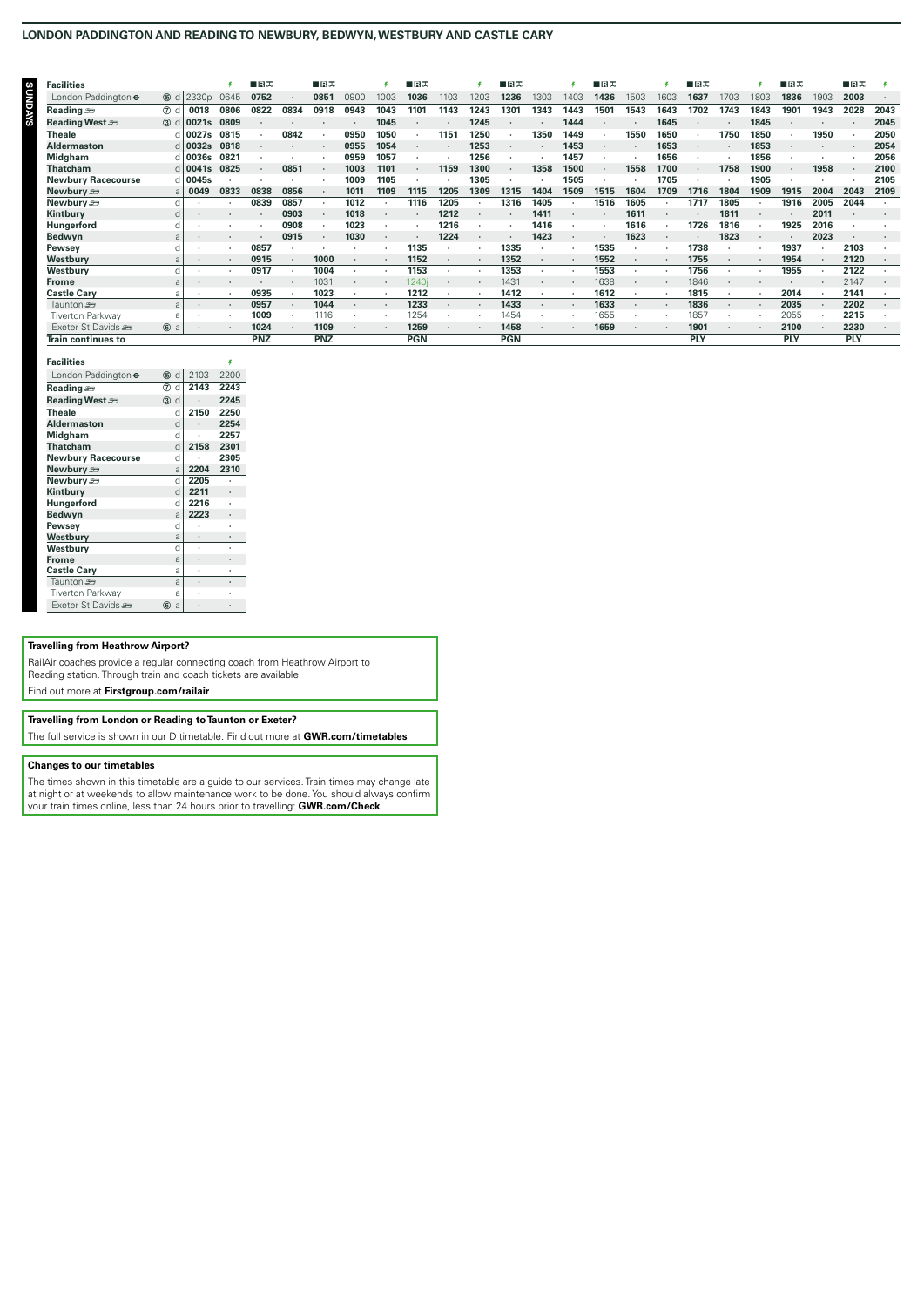#### **CASTLE CARY, WESTBURY, BEDWYN AND NEWBURY TO READING AND LONDON PADDINGTON**

| <b>Notes</b><br><b>Facilities</b> |                    | x                        | $\Box$ R   | J<br>$\Box$ R | ı            | ∎в≂                  | K<br>利日              | ■⊓∓       |                      | ×                        | ■⊓≂                  | ×                    |                      | ■日ま           | ■⊓≂                  | 9日           |         | 9日             | 4                    | ∎⊟ਨ                  | L<br>利品              |              | z                        |
|-----------------------------------|--------------------|--------------------------|------------|---------------|--------------|----------------------|----------------------|-----------|----------------------|--------------------------|----------------------|----------------------|----------------------|---------------|----------------------|--------------|---------|----------------|----------------------|----------------------|----------------------|--------------|--------------------------|
| Exeter St Davids                  | 6d                 |                          |            |               |              |                      |                      |           |                      |                          | 0552                 |                      |                      | 0646          | 0652                 |              |         |                |                      | 0800                 | l.                   |              |                          |
|                                   |                    | ٠                        |            |               |              |                      |                      |           |                      |                          | 0606                 |                      |                      |               | 0706                 |              |         |                |                      |                      | ×,                   |              |                          |
| Tiverton Parkway                  | d<br>d             | $\cdot$                  |            |               |              |                      |                      |           |                      | ٠                        | 0620                 |                      | ٠<br>$\cdot$         | 0650<br>0709  | 0719                 |              |         | ٠              | ٠<br>÷               | 0814<br>0827         | $\cdot$              |              |                          |
| Taunton s                         |                    |                          |            |               |              |                      |                      |           |                      |                          |                      |                      |                      |               |                      |              |         |                |                      |                      |                      |              |                          |
| <b>Castle Cary</b>                | d                  | $\cdot$                  | $\cdot$    | ٠             | ٠            |                      | ٠                    |           | $\cdot$              |                          | 0641                 | $\cdot$              | ٠                    | $\cdot$       | 0740                 |              | $\cdot$ | $\cdot$        | $\cdot$              | 0847<br>0901         | ٠                    |              |                          |
| <b>Frome</b>                      | d                  |                          |            |               |              |                      |                      | 0612      |                      |                          | 0642                 |                      |                      |               | 0727                 |              |         |                |                      |                      |                      |              |                          |
| Westbury                          | a                  |                          |            |               |              |                      | i.                   | 0622      | ä,                   |                          | 0700                 | $\cdot$              |                      |               | 0759                 |              |         |                |                      | 0911                 | i.                   |              |                          |
| Westbury                          | $\mathsf d$        | $\overline{\phantom{a}}$ | $\cdot$    |               | $\cdot$      | 0559                 | $\ddot{\phantom{a}}$ | 0623      | $\cdot$              |                          | 0702                 |                      | J.                   |               | 0802                 |              |         |                | ÷                    | 0913                 | $\ddot{\phantom{a}}$ |              |                          |
| Pewsey                            | d                  | $\cdot$                  | $\lambda$  |               | $\cdot$      | 0616                 | $\cdot$              | 0641      | $\cdot$              |                          | 0719                 | $\cdot$              | $\ddot{\phantom{a}}$ |               | 0819                 |              |         | $\sim$         | $\cdot$              | 0930                 | $\cdot$              | $\mathbf{r}$ |                          |
| Bedwyn                            | d                  | $\cdot$                  | 0534       | 0600          | ٠            | 0626                 | ٠                    | 0651      | 0700                 |                          | 0729                 |                      | 0749                 | 0803          |                      |              | 0849    |                |                      |                      |                      | 0948         |                          |
| Hungerford                        | d                  | $\cdot$                  | 0540       | 0606          | $\cdot$      | 0633                 | ٠                    | 0657      | 0706                 | $\cdot$                  | 0736                 |                      | 0755                 |               |                      |              | 0855    | ٠              | l,                   |                      | $\cdot$              | 0954         |                          |
| Kintbury                          | d                  |                          | 0545       | 0611          |              | 0638                 |                      | 0702      | 0710                 |                          | $\cdot$              |                      | 0759                 |               |                      |              | 0900    |                |                      |                      |                      | 0959         |                          |
| Newbury s                         | a                  | $\ddot{\phantom{a}}$     | 0551       | 0617          | $\cdot$      | 0644                 | $\cdot$              | 0708      | 0717                 | $\cdot$                  | 0744                 | $\cdot$              | 0806                 | 0813          | 0837                 | $\cdot$      | 0907    | $\cdot$        | $\mathbf{r}$         |                      | $\lambda$            | 1006         | $\overline{\phantom{a}}$ |
| Newbury s                         | $\mathsf d$        | 0529                     | 0552       | 0618          | 0631         | 0645                 | 0652                 | 0710      |                      | 0724                     | 0745                 | 0753                 |                      | 0814          | 0839                 | 0845         |         | 0920           | 0925                 |                      | 0947                 |              | 1012                     |
| <b>Newbury Racecourse</b>         | d                  | 0531                     |            | ä,            | 0633         |                      | 0654                 |           |                      | 0726                     | $\cdot$              | 0756                 | ä,                   |               |                      |              | ×       |                | 0927                 | ٠                    |                      |              | 1014                     |
| <b>Thatcham</b>                   | d                  | 0535                     | 0556       | 0623          | 0637         | 0650                 | 0658                 | 0715      |                      | 0730                     | $\cdot$              | 0800                 |                      |               |                      | 0853         |         | 0925           | 0931                 |                      | 0954                 |              | 1018                     |
| Midgham                           | d                  | 0539                     | $\cdot$    | $\cdot$       | 0642         | $\cdot$              | 0702                 | $\cdot$   |                      | 0734                     | $\cdot$              | 0804                 | ٠                    |               | ٠                    | $\cdot$      | $\cdot$ | $\cdot$        | 0935                 | $\cdot$              | $\cdot$              | $\cdot$      | 1022                     |
| <b>Aldermaston</b>                | d                  | 0542                     |            |               | 0645         |                      | 0705                 |           |                      | 0737                     |                      | 0808                 |                      |               |                      |              |         |                | 0938                 |                      | $\ddot{\phantom{0}}$ |              | 1025                     |
| <b>Theale</b>                     | d                  | 0547                     | 0605       | 0631          | 0650         | 0702k                | 0710                 | 0723      |                      | 0742                     | $\cdot$              | 0813                 | ٠                    |               |                      | 0900         |         | 0932           | 0944                 | ٠                    | 1003                 |              | 1030                     |
| Reading West                      | $\circled{3}$ d    | 0554                     | 0611       | 0638          | 0656         |                      | 0717                 | 0729      |                      | 0748                     |                      | 0819                 |                      |               |                      |              |         |                | 0950                 |                      | $\cdot$              |              | 1037                     |
| Reading $\equiv$                  | $\circledcirc$ a   | 0559                     | 0614       | 0641          | 0700         | 0708                 | 0721                 | 0731      | $\cdot$              | 0751                     | 0801                 | 0822                 | $\cdot$              | 0830          | 0853                 | 0909         | $\cdot$ | 0941           | 0955                 | 1002                 | 1011                 | $\cdot$      | 1043                     |
| London Paddington $\Theta$        | $15 a$             |                          | 0638       | 0709          | ÷,           | 0736                 | 0754                 | 0801      | $\epsilon$           | $\cdot$                  | 0835                 |                      |                      | 0901          | 0924                 | 0936         | ä,      | 1009           | $\ddot{\phantom{0}}$ | 1029                 | 1039                 |              | 1124                     |
|                                   |                    |                          |            |               |              |                      |                      |           |                      |                          |                      |                      |                      |               |                      |              |         |                |                      |                      |                      |              |                          |
| <b>Facilities</b>                 |                    | x                        |            | ∎⊞क्र         | #国           | ×                    |                      | ×         | 月 日                  | ×                        |                      | ■■₹                  | 利日                   |               | 4                    | x            | 月 日     | ¥.             |                      | ∎⊪क                  | 利日                   | ¥            | ■੩ਨ                      |
| Exeter St Davids =                | 6 d                |                          |            | 0941          |              |                      |                      |           |                      |                          |                      | 1142                 |                      |               |                      |              |         |                |                      | 1343                 |                      |              | 1454                     |
| Tiverton Parkway                  | d                  | ٠                        |            | 0929          |              |                      |                      |           |                      |                          |                      | 1129                 |                      |               |                      |              |         |                |                      | 1358                 | $\cdot$              |              | 1441                     |
| Taunton s                         | $\sf d$            |                          | $\cdot$    | 1004          | $\cdot$      |                      |                      |           |                      |                          | $\cdot$              | 1205                 |                      |               |                      |              |         |                |                      | 1411                 | $\cdot$              |              | 1517                     |
| <b>Castle Cary</b>                | d                  | ٠                        |            | 1025          | $\cdot$      |                      |                      |           |                      | $\cdot$                  |                      | 1226                 | $\cdot$              |               | $\cdot$              |              |         |                | ÷.                   | 1431                 | $\cdot$              | $\cdot$      | 1514                     |
| <b>Frome</b>                      | d                  |                          |            | 1023          |              |                      |                      |           |                      |                          |                      | 1233                 |                      |               |                      |              |         |                |                      | 1434                 |                      |              | 1531                     |
| Westbury                          | a                  |                          | ٠          | 1044          |              |                      |                      |           |                      |                          | ٠                    | 1247                 |                      |               |                      |              |         |                |                      | 1450                 |                      |              | 1553                     |
| Westbury                          | $\mathsf d$        | $\cdot$                  | $\cdot$    | 1045          | $\cdot$      |                      |                      |           |                      |                          | $\cdot$              | 1249                 | $\overline{a}$       |               |                      |              |         |                | $\cdot$              | 1453                 | $\cdot$              |              | 1554                     |
| Pewsey                            | d                  | $\cdot$                  |            | 1101          | $\cdot$      |                      |                      |           |                      |                          | $\ddot{\phantom{0}}$ | 1307                 | $\ddot{\phantom{a}}$ |               |                      |              |         | $\cdot$        | $\ddot{\phantom{a}}$ | 1510                 |                      |              | $\ddot{\phantom{a}}$     |
| Bedwyn                            | d                  | $\cdot$                  | 1055       |               |              |                      | 1157                 |           |                      |                          | 1252                 |                      |                      | 1347          |                      |              |         |                | 1457                 |                      |                      |              |                          |
| Hungerford                        | d                  | $\cdot$                  | 1101       | $\cdot$       |              | ÷.                   | 1203                 |           |                      |                          | 1258                 | $\cdot$              |                      | 1353          |                      |              |         |                | 1503                 | 1524                 |                      |              |                          |
| Kintbury                          | d                  |                          | 1106       |               |              |                      | 1208                 |           |                      |                          | 1303                 |                      |                      | 1358          |                      |              |         |                | 1510                 | $\cdot$              |                      |              |                          |
| Newbury set                       | a                  | $\cdot$                  | 1113       | 1121          | $\mathbf{r}$ | $\mathbf{r}$         | 1215                 |           |                      | $\overline{\phantom{a}}$ | 1313                 | 1326                 | $\cdot$              | 1405          | $\mathbf{r}$         |              |         | $\cdot$        | 1517                 | 1531                 | $\cdot$              |              |                          |
|                                   | $\mathsf d$        | 1106                     | ÷,         | 1123          | 1154         | 1210                 |                      | 1222      | 1255                 | 1310                     |                      | 1327                 | 1355                 |               | 1410                 | 1422         | 1455    | 1507           |                      | 1532                 | 1552                 | 1604         |                          |
| Newbury s                         |                    |                          |            |               |              |                      |                      |           |                      |                          |                      |                      |                      |               |                      |              |         |                |                      |                      |                      |              |                          |
| <b>Newbury Racecourse</b>         | d                  | 1108                     |            |               |              | 1213                 | à.                   |           |                      | 1312                     |                      |                      |                      |               | 1412                 |              |         | 1510           |                      |                      |                      | 1606         |                          |
| <b>Thatcham</b>                   | d                  | 1112                     |            |               | 1203         | 1217                 |                      | 1227      | 1305                 | 1316                     |                      |                      | 1403                 |               | 1416                 | 1427         | 1503    | 1514           |                      |                      | 1601                 | 1610         |                          |
| Midgham                           | d                  | 1116                     | $\cdot$    |               | $\cdot$      | 1221                 | $\cdot$              | $\cdot$   | $\cdot$              | 1320                     | $\cdot$              |                      | $\cdot$              |               | 1420                 | $\cdot$      |         | 1518           | $\cdot$              |                      | $\cdot$              | 1614         | ٠                        |
| <b>Aldermaston</b>                | d                  | 1119                     |            |               |              | 1225                 |                      |           |                      | 1323                     |                      |                      |                      |               | 1423                 |              |         | 1522           |                      |                      |                      | 1617         |                          |
| <b>Theale</b>                     | d                  | 1124                     |            |               | 1211         | 1230                 | à.                   | 1234      | 1314                 | 1327                     | $\cdot$              |                      | 1411                 |               | 1428                 | 1434         | 1511    | 1527           | ¥                    |                      | 1609                 | 1622         |                          |
| Reading West                      | $\circled{3}$<br>d | 1132                     |            |               |              | 1239                 |                      |           |                      | 1333                     |                      |                      |                      |               | 1436                 |              |         | 1533           |                      |                      |                      | 1629         |                          |
| Reading $\equiv$                  | $\circledcirc$ a   | 1136                     | $\cdot$    | 1138          | 1222         | 1242                 | ٠                    | 1245      | 1324                 | 1336                     | $\cdot$              | 1342                 | 1422                 | $\cdot$       | 1440                 | 1444         | 1522    | 1536           | ÷.                   | 1547                 | 1622                 | 1632         | 1643                     |
| London Paddington $\Theta$        | $15 a$             | 1212                     | $\epsilon$ | 1206          | 1252         |                      | ä,                   | 1324      | 1356                 | 1407                     | ÷.                   | 1407                 | 1450                 | $\mathcal{L}$ | $\ddot{\phantom{0}}$ | 1524         | 1552    | 1607           | ä,                   | 1614                 | 1649                 | 1706         | 1710                     |
|                                   |                    |                          |            |               |              |                      |                      |           |                      |                          |                      |                      |                      |               |                      |              |         |                |                      |                      |                      |              |                          |
| <b>Notes</b>                      |                    | ×                        | <b>FOM</b> |               |              |                      |                      |           |                      |                          |                      |                      |                      |               | k,                   |              |         |                | ŝ                    |                      |                      |              |                          |
| <b>Facilities</b>                 |                    |                          | ∎⊟ਨ        | 利田            | ¥            |                      | ∎⊞क्र                | 利田        | ı                    |                          | ı                    |                      |                      | ■日素           |                      |              | ı       | $\blacksquare$ |                      |                      | ∎⊞क्र                | 4            | 利田                       |
| Exeter St Davids                  | 6d                 |                          | 1514       |               |              |                      | 1540                 |           |                      |                          |                      |                      |                      | 1751          |                      |              |         |                |                      |                      | 1955                 |              |                          |
| Tiverton Parkway                  | d                  | $\cdot$                  | 1529       | ×,            |              | ¥                    | 1541                 | $\cdot$   |                      |                          |                      |                      |                      | 1806          |                      |              |         |                | ä,                   |                      | 2010                 |              |                          |
| Taunton s                         | d                  |                          | 1541       |               |              |                      | 1605                 |           |                      |                          |                      |                      |                      | 1818          | $\ddot{\phantom{0}}$ |              |         |                |                      |                      | 2023                 |              |                          |
| <b>Castle Cary</b>                | d                  | $\cdot$                  | 1602u      | $\cdot$       | $\cdot$      | $\ddot{\phantom{a}}$ | 1625                 | $\lambda$ | $\ddot{\phantom{a}}$ |                          | $\ddot{\phantom{a}}$ | $\ddot{\phantom{a}}$ | ÷,                   | 1839          | ä,                   |              | $\cdot$ | $\cdot$        | ÷.                   | $\ddot{\phantom{a}}$ | 2043                 | $\cdot$      | $\ddot{\phantom{a}}$     |
| <b>Frome</b>                      | $\mathsf d$        |                          |            |               |              |                      | 1624                 |           |                      |                          |                      |                      |                      |               |                      |              |         |                |                      |                      | 1957                 |              |                          |
| Westbury                          | $\overline{a}$     |                          |            |               |              | $\mathbf{r}$         | 1644                 |           |                      |                          |                      |                      |                      | 1858          | $\lambda$            |              |         |                |                      |                      | 2101                 |              |                          |
| Westbury                          | $\sf d$            |                          |            |               |              |                      | 1646                 |           |                      |                          |                      |                      |                      | 1859          | $\cdot$              |              |         |                |                      |                      | 2104                 |              |                          |
|                                   |                    |                          |            |               |              |                      | 1702                 |           |                      |                          |                      |                      | ٠                    | 1916          | $\ddot{\phantom{a}}$ |              |         |                |                      |                      | 2121                 |              |                          |
|                                   | d                  |                          |            |               |              |                      |                      |           |                      |                          |                      |                      |                      |               |                      |              |         |                |                      |                      |                      |              |                          |
| Pewsey                            |                    |                          |            |               |              |                      | $\ddot{\phantom{0}}$ |           |                      |                          |                      |                      |                      |               |                      |              |         |                |                      |                      |                      |              |                          |
| Bedwyn<br>Hungerford              | d<br>d             |                          |            |               |              | 1655<br>1701         | 1717                 |           |                      | 1755<br>1801             |                      |                      | 1855<br>1901         |               | $\cdot$              | 1955<br>2001 | $\cdot$ | 2042<br>2048   | $\mathbf{r}$         | 2116<br>2122         | $\cdot$              |              |                          |

**Facilities**<br>Exeter St Davids

| Tiverton Parkway            | d            | ٠    |       |
|-----------------------------|--------------|------|-------|
| Taunton s                   | d            |      | ٠     |
| <b>Castle Cary</b>          | d            | è    |       |
| <b>Frome</b>                | d            |      |       |
| Westbury                    | a            | è    |       |
| Westbury                    | $\mathsf{d}$ |      |       |
| Pewsey                      | d            | è    | ٠     |
| Bedwyn                      | d            |      | 2317  |
| Hungerford                  | d            | è    | 2323  |
| Kintbury                    | d            |      | 2327  |
| Newbury s                   | a            |      | 2334  |
| Newbury <i>s</i>            | d            | 2247 | 2334  |
| <b>Newbury Racecourse</b>   | d            | 2249 | 2337  |
| Thatcham                    | d            | 2253 | 2342  |
| <b>Midgham</b>              | d            | 2257 | 2347  |
| <b>Aldermaston</b>          | d            | 2300 | 2350  |
| <b>Theale</b>               | d            | 2304 | 2356  |
| Reading West                | d<br>③       | 2310 | 0003  |
| Reading                     | ⑦<br>a       | 2313 | 0006  |
| London Paddington $\bullet$ | $(5)$<br>a   | 0016 | 0113n |

Exeter St Davids <del>and</del> **6** d **·** ·

#### **Travelling to Heathrow Airport?**

RailAir coaches provide a regular connecting coach from Reading station to Heathrow Airport. Through train and coach tickets are available. Find out more at **Firstgroup.com/railair**

**Newbury** ¬ a **· · · · 1713 1724 · · 1813 · · 1915 1935 · 2012 · 2058 · 2133 2141 · · 2242** Newbury.⊜∋ d│ 1632 1657 1706 1724 1755 1804 1847 1854 1938 1943 2017 2101 2108 2143 2146 2156 **Newbury Racecourse** d **1635 · · 1708 · · · 1806 · 1849 · · · · · 2019 · 2110 · · 2148 · ·** Thatcham d│1639 1703 1712 1804 1810 1853 1902 1948 2023 2105 2114 2152 2204 Midgham d│ 1716 1814 1857 2027 2118 2156 Aldermaston d│ 1719 1817 1900 2030 2121 2159 Theale d│ 1646 1711 1724 1816 1822 1905 1909 1955 2035 2113 2126 2203 2211 **Reading West** ¬ Ă d **· · · 1731 · · · 1829 · 1912 · · · · · 2041 · 2133 · · 2210 · · Reading** ¬ Ć a **1655 1701 1722 1734 · 1742 1825 1835 · 1915 1919 · 1954 2003 · 2044 2121 2136 · 2200 2214 2220 ·** London Paddington ● 6 a 1729 1752 1805 1807 1854 1909 1854 1909 1910 192037 2019 2037 2124 2152 2209m 2229 2254 2245

**Travelling from Exeter or Taunton to Reading or London?** The full service is shown in our D timetable. Find out more at **GWR.com/timetables**

# **Changes to our timetables**

The times shown in this timetable are a guide to our services. Train times may change late at night or at weekends to allow maintenance work to be done. You should always confirm your train times online, less than 24 hours prior to travelling: **GWR.com/Check**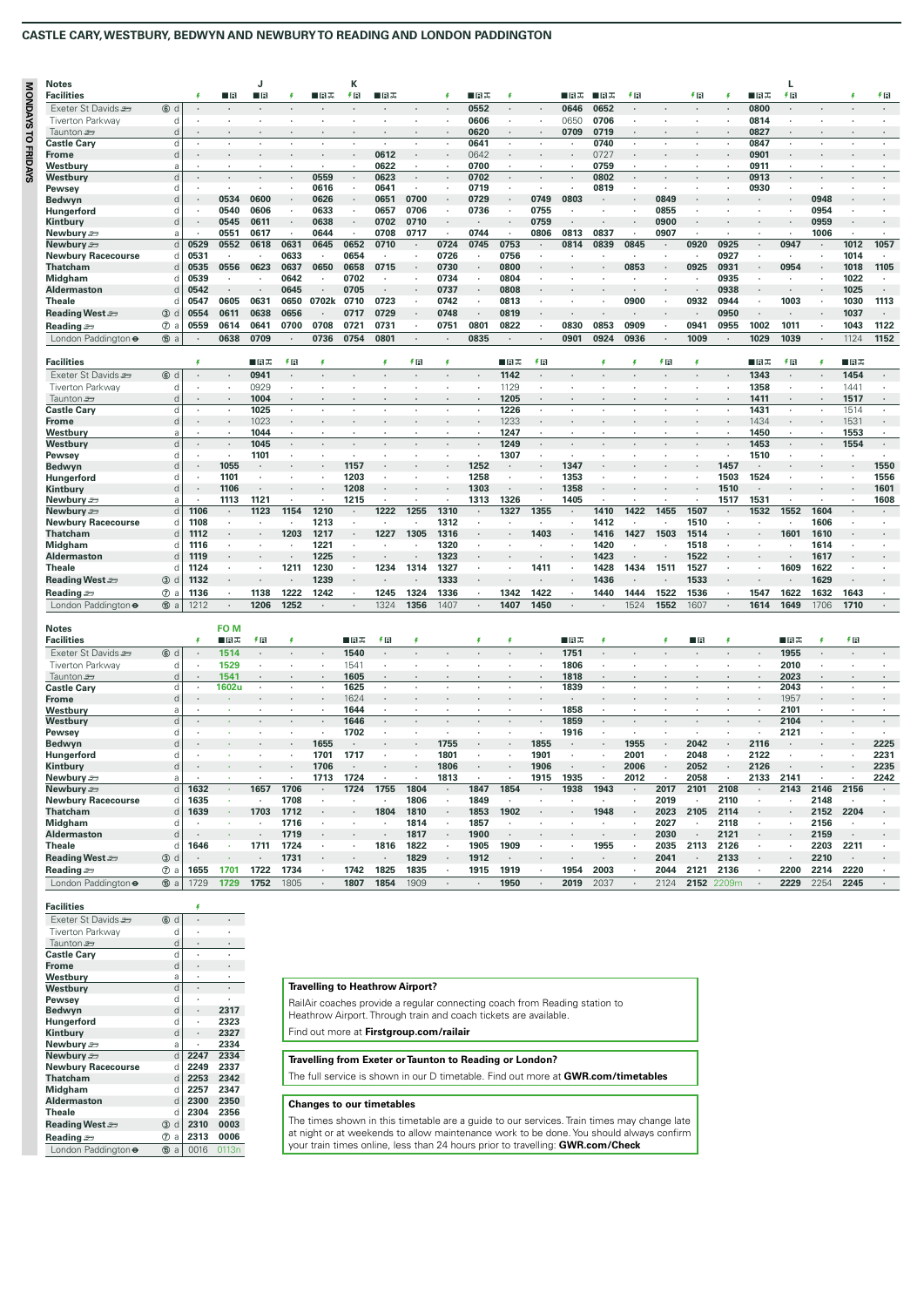#### **CASTLE CARY, WESTBURY, BEDWYN AND NEWBURY TO READING AND LONDON PADDINGTON**

|                                              |                  | п                    |                                 | チ目                   | ×          |                             | / ⊞       | Ŧ                    | ∎⊞ऊ            |                      | /日        | ţ            | ■⊓≂          | ∎⊪क        |                      | 月 月                  | Ŧ       |              | 月 日           | Ŧ       | ■⊓≂                  |         | ∮圓      | s       |
|----------------------------------------------|------------------|----------------------|---------------------------------|----------------------|------------|-----------------------------|-----------|----------------------|----------------|----------------------|-----------|--------------|--------------|------------|----------------------|----------------------|---------|--------------|---------------|---------|----------------------|---------|---------|---------|
| Exeter St Davids                             | 6d               | $\cdot$              |                                 |                      |            |                             |           |                      | 0700           |                      | $\cdot$   |              | 0752         | 0758       |                      |                      |         |              |               |         | 0945                 |         |         |         |
| Tiverton Parkway                             | d                |                      |                                 |                      |            |                             | $\cdot$   |                      | 0715           |                      | $\cdot$   |              | 0741         | 0812       | $\cdot$              |                      |         |              |               | $\cdot$ | 0931                 |         |         | $\cdot$ |
| Taunton <del>s</del>                         | d                |                      |                                 |                      |            |                             |           |                      | 0728           |                      |           |              | 0815         | 0825       |                      |                      |         |              |               |         | 1009                 |         |         |         |
| <b>Castle Cary</b>                           | d                | ٠                    | $\ddot{\phantom{a}}$            |                      |            |                             | ٠         | ï                    | 0749           |                      | $\cdot$   | ï            |              | 0845       | ٠                    |                      |         |              |               | ł.      | 1029                 |         |         | $\cdot$ |
| <b>Frome</b>                                 | d                |                      |                                 |                      |            |                             |           |                      | 0754           |                      |           |              |              | 0900       |                      |                      |         |              |               |         | 1012                 |         |         |         |
| Westbury                                     | $\overline{a}$   |                      |                                 |                      |            |                             |           |                      | 0808           |                      |           |              |              | 0909       |                      |                      |         |              |               |         | 1048                 |         |         |         |
| Westbury                                     | d                |                      |                                 |                      |            |                             |           |                      | 0809           |                      |           |              |              | 0911       |                      |                      |         |              |               |         | 1050                 |         |         |         |
| Pewsey                                       | d                |                      |                                 |                      |            |                             |           | $\cdot$              | 0827           |                      |           |              |              | 0929       |                      |                      |         |              |               | $\cdot$ | 1107                 |         |         |         |
| Bedwyn                                       | d                | 0608                 | 0635                            |                      |            | 0739                        |           |                      |                | 0841                 |           |              | 0910         | $\cdot$    | 0942                 |                      |         | 1041         |               |         |                      | 1141    |         |         |
| Hungerford                                   | d                | 0613                 | 0641                            | $\cdot$              |            | 0745                        | ٠         | ٠                    | $\cdot$        | 0847                 | ٠         | $\cdot$      | 0917         | $\cdot$    | 0948                 | ٠                    | $\cdot$ | 1047         | $\cdot$       | ٠       | ٠                    | 1147    | ٠       | ٠       |
| Kintbury                                     | d                | 0618                 | 0645                            |                      |            | 0749                        |           |                      |                | 0851                 |           |              |              |            | 0952                 |                      |         | 1051         |               |         |                      | 1151    |         |         |
| Newbury s                                    | a                | 0625                 | 0652                            |                      |            | 0756                        |           | ×,                   | 0847           | 0858                 |           |              | 0925         | $\epsilon$ | 0959                 |                      | $\cdot$ | 1058         |               |         | 1127                 | 1158    |         |         |
| Newbury s                                    | d                | 0625                 |                                 | 0658                 | 0710       |                             | 0808      | 0814                 | 0848           |                      | 0903      | 0912         | 0927         | $\epsilon$ |                      | 1007                 | 1014    |              | 1105          | 1112    | 1128                 |         | 1205    | 1212    |
| <b>Newbury Racecourse</b>                    | d                | 0627                 | ٠                               | $\cdot$              | 0712       | $\cdot$                     | ٠         | 0817                 |                | $\cdot$              | ٠         | 0914         |              | $\cdot$    | ٠                    | $\cdot$              | 1017    | ٠            | $\cdot$       | 1114    | $\cdot$              | $\cdot$ | ٠       | 1215    |
| <b>Thatcham</b>                              | d                | 0632                 | $\centering \label{eq:reduced}$ | 0705                 | 0716       |                             | 0815      | 0821                 |                |                      | 0910      | 0918         |              |            |                      | 1014                 | 1021    |              | 1112          | 1118    |                      |         | 1212    | 1219    |
| <b>Midgham</b>                               | d                | 0637                 |                                 |                      | 0720       |                             |           | 0825                 | ä,             |                      |           | 0922         |              |            |                      |                      | 1025    |              | $\cdot$       | 1122    | ï                    |         |         | 1223    |
| <b>Aldermaston</b>                           | d<br>d           | 0640                 | $\cdot$<br>×,                   |                      | 0723       |                             |           | 0828                 |                |                      |           | 0925         |              |            |                      | $\cdot$              | 1028    |              | $\cdot$       | 1125    | ×,                   |         |         | 1227    |
| <b>Theale</b>                                |                  | 0645                 |                                 | 0713                 | 0728       | $\cdot$                     | 0822      | 0833                 |                |                      | 0917      | 0930         |              |            | $\cdot$              | 1022                 | 1033    |              | 1120          | 1130    |                      |         | 1220    | 1232    |
| Reading West                                 | $\circled{3}$ d  | 0652                 |                                 | ÷                    | 0734       |                             | $\cdot$   | 0839                 |                |                      | $\cdot$   | 0936         |              |            | ٠                    |                      | 1039    |              |               | 1136    | ٠                    |         | ٠       | 1239    |
| Reading $\equiv$                             | $①$ a            | 0657                 | $\cdot$                         | 0723                 | 0738       | $\mathcal{L}_{\mathcal{A}}$ | 0830      | 0842                 | 0903           | $\cdot$              | 0925      | 0941         | 0943         | 1000       | $\mathbf{r}$         | 1031                 | 1042    | $\cdot$      | 1131          | 1141    | 1143                 | $\cdot$ | 1231    | 1242    |
| London Paddington $\Theta$                   | $15 a$           | 0737                 | $\cdot$                         | 0753                 | 0812       |                             | 0856      | 0924                 | 0929           |                      | 0957      | 1012         | 1009         | 1029       | ä,                   | 1057                 | 1124    | $\cdot$      | 1157          | 1211    | 1209                 |         | 1256    | 1324    |
|                                              |                  |                      |                                 |                      |            |                             |           |                      |                |                      |           |              |              |            |                      |                      |         |              |               |         |                      |         |         |         |
| <b>Notes</b>                                 |                  |                      |                                 |                      |            |                             |           |                      | G              |                      | н         | н            | G            | н          | G                    |                      |         |              |               |         |                      |         |         |         |
| <b>Facilities</b>                            |                  |                      | 利品                              |                      | ■⊓≂        |                             | 利田        | ¥                    | 州              |                      | 利日        | ¢,           | Ŧ            | ■日素        | ■⊞क्र                |                      | 和日      | 4            |               | 利田      | ¥                    | ■⊓≂     |         | 和日      |
| Exeter St Davids                             | 6d               |                      |                                 |                      | 1143q      |                             |           |                      |                |                      |           |              |              | 1343       | 1343                 |                      |         |              |               |         |                      | 1543    |         | $\cdot$ |
| Tiverton Parkway                             | d                |                      |                                 |                      | 1131       |                             |           |                      |                |                      |           | í,           |              | 1341       | 1341                 |                      |         |              |               |         |                      | 1541    |         |         |
| Taunton s                                    | d                |                      |                                 |                      | 1207       |                             |           |                      |                |                      |           |              |              | 1406       | 1406                 |                      |         |              |               |         |                      | 1607    |         |         |
| <b>Castle Cary</b>                           | d                | ٠                    | ٠                               |                      | 1228       | $\cdot$                     |           | $\ddot{\phantom{a}}$ |                |                      | ×         | ×            |              | 1427       | 1427                 | $\cdot$              |         |              |               | ٠       | ٠                    | 1627    |         | ٠       |
| Frome                                        | d                |                      |                                 |                      | 1232       |                             |           |                      |                |                      |           |              |              | 1431       | 1431                 |                      |         |              |               |         |                      | 1623r   |         |         |
| Westbury                                     | a                |                      |                                 |                      | 1248       |                             |           |                      |                |                      |           |              |              | 1446       | 1446                 |                      |         |              |               |         |                      | 1646    |         |         |
| Westbury                                     | d                | $\cdot$              | $\cdot$                         | $\blacksquare$       | 1249       | $\cdot$                     |           | $\cdot$              |                |                      |           |              |              | 1448       | 1450                 | $\cdot$              |         |              | ÷,            |         | $\cdot$              | 1648    | $\cdot$ | $\cdot$ |
| Pewsev                                       | d                |                      |                                 |                      | 1307       |                             |           |                      |                |                      |           |              |              | 1505       | 1510                 |                      |         |              |               |         |                      | 1705    | ٠       | ٠       |
| Bedwyn                                       | d                | 1241                 |                                 |                      |            | 1341                        |           |                      |                | 1441                 |           |              |              |            |                      | 1541                 |         |              | 1641          |         |                      |         | 1741    |         |
| Hungerford                                   | d                | 1247                 | $\ddot{\phantom{a}}$            | $\ddot{\phantom{a}}$ | $\cdot$    | 1347                        |           |                      |                | 1447                 | ×.        |              |              | 1520       | 1524                 | 1547                 | $\cdot$ |              | 1647          | ÷,      | $\ddot{\phantom{a}}$ | 1719    | 1747    | $\cdot$ |
| Kintbury                                     | d                | 1251                 |                                 |                      |            | 1351                        |           |                      |                | 1451                 |           |              |              |            |                      | 1551                 |         |              | 1651          |         |                      |         | 1751    |         |
| Newbury =                                    | a                | 1258                 |                                 | $\cdot$              | 1326       | 1358                        |           |                      |                | 1458                 |           |              |              | 1528       | 1532                 | 1558                 | $\cdot$ |              | 1658          | $\cdot$ |                      | 1728    | 1758    | $\cdot$ |
| Newbury s                                    | d                |                      | 1305                            | 1312                 | 1327       |                             | 1404      | 1412                 | 1453           |                      | 1505      | 1512         | 1520         | 1530       | 1535                 |                      | 1605    | 1612         | $\cdot$       | 1705    | 1712                 | 1729    |         | 1806    |
| <b>Newbury Racecourse</b><br><b>Thatcham</b> | d<br>d           | ٠                    | ٠                               | 1314<br>1318         |            | $\cdot$                     |           | 1415<br>1419         |                | ٠                    | ٠         | 1514<br>1518 | 1522<br>1526 | ×          |                      |                      | 1612    | 1615<br>1619 | $\cdot$       |         | 1714<br>1718         |         | ٠       | 1813    |
|                                              |                  |                      | 1312<br>$\cdot$                 | 1322                 | $\cdot$    | ٠                           | 1411<br>٠ | 1423                 | 1458           | $\ddot{\phantom{a}}$ | 1512<br>× | 1522         | 1531         | ×          | ٠                    | ٠                    | ٠       | 1623         | $\cdot$       | 1712    |                      |         | ٠       | ٠       |
|                                              |                  |                      |                                 |                      |            |                             |           |                      |                |                      |           |              |              |            |                      |                      |         |              |               |         |                      |         |         | $\cdot$ |
| <b>Midgham</b>                               | d                | ٠                    |                                 |                      |            |                             |           |                      |                |                      |           |              |              |            |                      |                      |         |              |               | ٠       | 1722                 |         |         |         |
| <b>Aldermaston</b>                           | d                |                      | ÷,                              | 1325                 |            |                             |           | 1427                 |                |                      | ×         | 1525         | 1534         |            |                      |                      |         | 1627         |               |         | 1725                 |         |         |         |
| <b>Theale</b>                                | d                | $\cdot$              | 1320                            | 1330                 | $\cdot$    | $\cdot$                     | 1419      | 1432                 | 1506           | ٠                    | 1520      | 1529         | 1539         | ×          | ä,                   | ×,                   | 1620    | 1632         | $\cdot$       | 1720    | 1730                 | $\cdot$ |         | 1821    |
| Reading West                                 | $3$ d            |                      |                                 | 1336                 |            |                             |           | 1439                 | ×              |                      |           | 1535         | 1545         | ×          |                      |                      |         | 1637         |               |         | 1736                 |         |         |         |
| Reading $\equiv$                             | $\circledcirc$ a | $\cdot$              | 1331                            | 1341                 | 1343       | $\cdot$                     | 1427      | 1442                 | 1514           |                      | 1528      | 1540         | 1548         | 1546       | 1552                 |                      | 1628    | 1641         | $\cdot$       | 1728    | 1741                 | 1744    | $\cdot$ | 1829    |
| London Paddington $\bullet$                  | ⑮ a              | $\cdot$              | 1357                            | 1411                 | 1409       | $\cdot$                     | 1457      | 1522                 | 1541           | $\cdot$              | 1557      | 1613         | 1624         | 1611       | 1622                 | $\cdot$              | 1656    | 1712         | $\cdot$       | 1756    | 1811                 | 1809    | $\cdot$ | 1857    |
|                                              |                  |                      |                                 |                      |            |                             |           |                      |                |                      |           |              |              |            |                      |                      |         |              |               |         |                      |         |         |         |
| <b>Notes</b>                                 |                  | z                    |                                 |                      | $\epsilon$ |                             |           |                      | x              |                      |           | x            | G            |            | t,                   |                      | ×       |              | s             |         |                      |         |         |         |
| <b>Facilities</b>                            |                  |                      |                                 | 月 日                  |            | ∎в≂                         | 升田        |                      |                | ∎в≂                  |           |              | ■日素          |            |                      |                      |         |              |               |         |                      |         |         |         |
| Exeter St Davids                             | 6d               | $\ddot{\phantom{a}}$ |                                 | ä,                   |            | 1755                        | ×,        |                      | ÷.             | 1918                 |           | ×,           | 1956         | $\cdot$    | $\ddot{\phantom{a}}$ |                      |         |              |               |         |                      |         |         |         |
| Tiverton Parkway                             | d<br>d           |                      |                                 |                      |            | 1811                        |           |                      |                | 1932                 |           |              | 2002         |            |                      |                      |         |              |               |         |                      |         |         |         |
| Taunton ser                                  |                  | ×,                   |                                 | ×,                   | $\cdot$    | 1825                        | ×,        | ×,                   | $\cdot$        | 1945                 | ÷,        | ÷,           | 2019         | $\cdot$    | ÷,                   | ÷,                   | ÷,      |              | $\mathcal{L}$ |         |                      |         |         |         |
| <b>Castle Cary</b>                           | d                |                      |                                 |                      |            | 1846                        |           |                      |                | 2005                 |           |              |              |            |                      |                      |         |              |               |         |                      |         |         |         |
| <b>Frome</b>                                 | d                |                      |                                 |                      |            | 1851                        | $\cdot$   |                      |                | 1950e                | $\cdot$   |              |              |            |                      |                      |         |              |               |         |                      |         |         |         |
| Westbury                                     | a                | $\cdot$              | $\centering \label{eq:reduced}$ |                      |            | 1907                        | $\cdot$   | $\cdot$              | $\blacksquare$ | 2024                 |           | ٠            |              |            |                      | $\cdot$              |         |              | $\sim$        |         |                      |         |         |         |
| Westbury                                     | d                |                      |                                 |                      |            | 1908                        |           | ÷.                   | ä,             | 2026                 | $\cdot$   |              |              |            |                      |                      |         |              |               |         |                      |         |         |         |
| Pewsey<br>Bedwyn                             | d<br>d           |                      | 1841                            |                      |            | 1926                        |           | 1946                 |                | 2043                 | 2038      |              |              | 2124       |                      | 2217                 |         | 2315         |               |         |                      |         |         |         |
|                                              | d                | ٠                    | 1847                            | ٠                    |            | ٠                           |           | 1952                 | ٠              |                      | 2044      | ×,           |              | 2129       | ٠                    | 2222                 | $\cdot$ | 2320         |               |         |                      |         |         |         |
| Hungerford<br>Kintbury                       | d                |                      | 1851                            |                      |            |                             |           | 1956                 |                |                      | 2049      |              |              | 2134       |                      | 2227                 |         | 2325         | $\sim$        |         |                      |         |         |         |
| Newbury =                                    | a                |                      | 1858                            |                      |            | 1945                        |           | 2003                 |                |                      | 2055      |              | 2123         | 2141       | $\cdot$              | 2234                 | $\cdot$ | 2332         |               |         |                      |         |         |         |
| Newbury <i>s</i> ⊟                           | d                | 1812                 | $\cdot$                         | 1904                 | 1911       | 1946                        | 1956      | $\cdot$              | 2012           | $\cdot$              | 2105      | 2112         | 2127         | $\cdot$    | 2154                 |                      | 2242    | $\cdot$      | 2344          |         |                      |         |         |         |
| <b>Newbury Racecourse</b>                    | d                | 1815                 |                                 |                      | 1913       |                             |           | ×,                   | 2015           | ×,                   |           | 2114         |              |            | 2156                 |                      | 2244    | ×,           | 2346          |         |                      |         |         |         |
| <b>Thatcham</b>                              | d                | 1819                 | ÷,                              | 1911                 | 1917       |                             | 2001      |                      | 2020           |                      | 2109      | 2118         |              |            | 2200                 |                      | 2248    |              | 2350          |         |                      |         |         |         |
| <b>Midgham</b>                               | d                | 1824                 |                                 | $\cdot$              | 1921       | $\cdot$                     | ٠         | J.                   | 2024           | ٠                    | ٠         | 2122         | ×            | $\cdot$    | 2204                 | ٠                    | 2252    | ٠            | 2354          |         |                      |         |         |         |
| <b>Aldermaston</b>                           | d                | 1827                 | $\centering \label{eq:reduced}$ | $\cdot$              | 1924       |                             |           |                      | 2028           | $\cdot$              | $\cdot$   | 2125         |              |            | 2207                 |                      | 2255    | $\cdot$      | 2357          |         |                      |         |         |         |
| <b>Theale</b>                                | n                | 1832                 | $\ddot{\phantom{0}}$            | 1919                 | 1928       | $\ddot{\phantom{a}}$        | 2009      | $\ddot{\phantom{a}}$ | 2033           | $\cdot$              | 2117      | 2130         | $\mathbf{r}$ | $\cdot$    | 2212                 |                      | 2300    | $\cdot$      | 0001          |         |                      |         |         |         |
| Reading West                                 | $\circled{3}$ d  | 1839                 |                                 |                      | 1934       |                             |           |                      | 2038           |                      |           | 2136         |              |            | 2219                 |                      | 2306    |              | 0007          |         |                      |         |         |         |
| Reading =                                    | $^{\circledR}$ a | 1842                 | $\cdot$                         | 1927                 | 1940       | 2002                        | 2018      | $\cdot$              | 2043           | 2115                 | 2125      | 2140         | 2143         | $\cdot$    | 2222                 | $\ddot{\phantom{a}}$ | 2310    | $\mathbf{r}$ | 0010          |         |                      |         |         |         |

# **Travelling to Heathrow Airport?**

RailAir coaches provide a regular connecting coach from Reading station to Heathrow Airport. Through train and coach tickets are available.

Find out more at **Firstgroup.com/railair**

#### **Travelling from Exeter or Taunton to Reading or London?**

The full service is shown in our D timetable. Find out more at **GWR.com/timetables**

#### **Changes to our timetables**

The times shown in this timetable are a guide to our services. Train times may change late at night or at weekends to allow maintenance work to be done. You should always confirm your train times online, less than 24 hours prior to travelling: **GWR.com/Check**